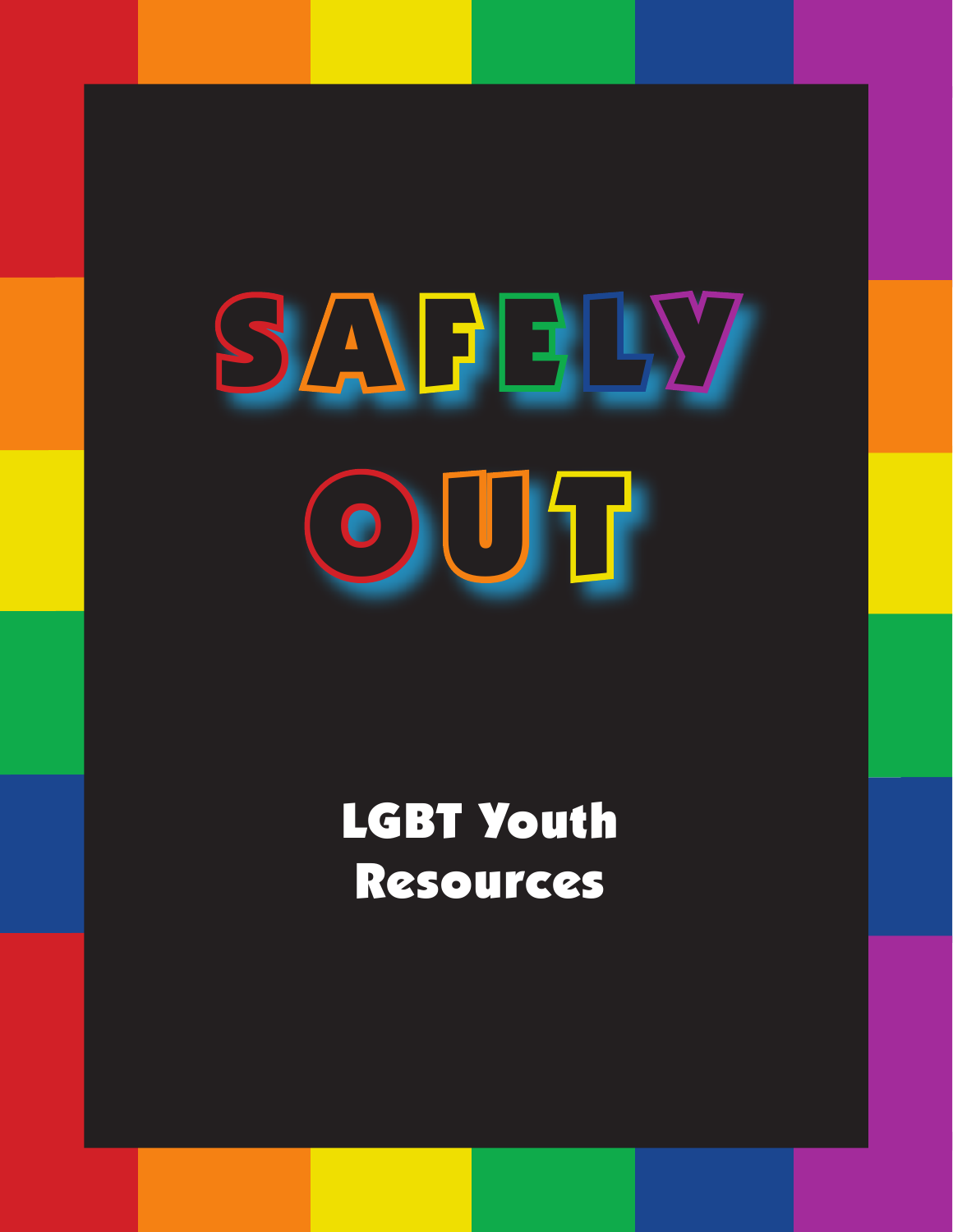# **TABLE OF CONTENTS**

| TITLE                         | <b>PAGE</b> |
|-------------------------------|-------------|
| Out and Proud Program at CAST | 2           |
| Did You Know?                 | 3           |
| Common Myths                  | 5           |
| Definitions                   | 7           |
| Reasons to Come Out           | 10          |
| Coming Out                    | 11          |
| When Someone Comes Out to You | 17          |
| Resources                     | 19          |
| "Out" on the Internet         | 21          |
| Symbols of Pride              | 23          |
| Acknowledgements              | 28          |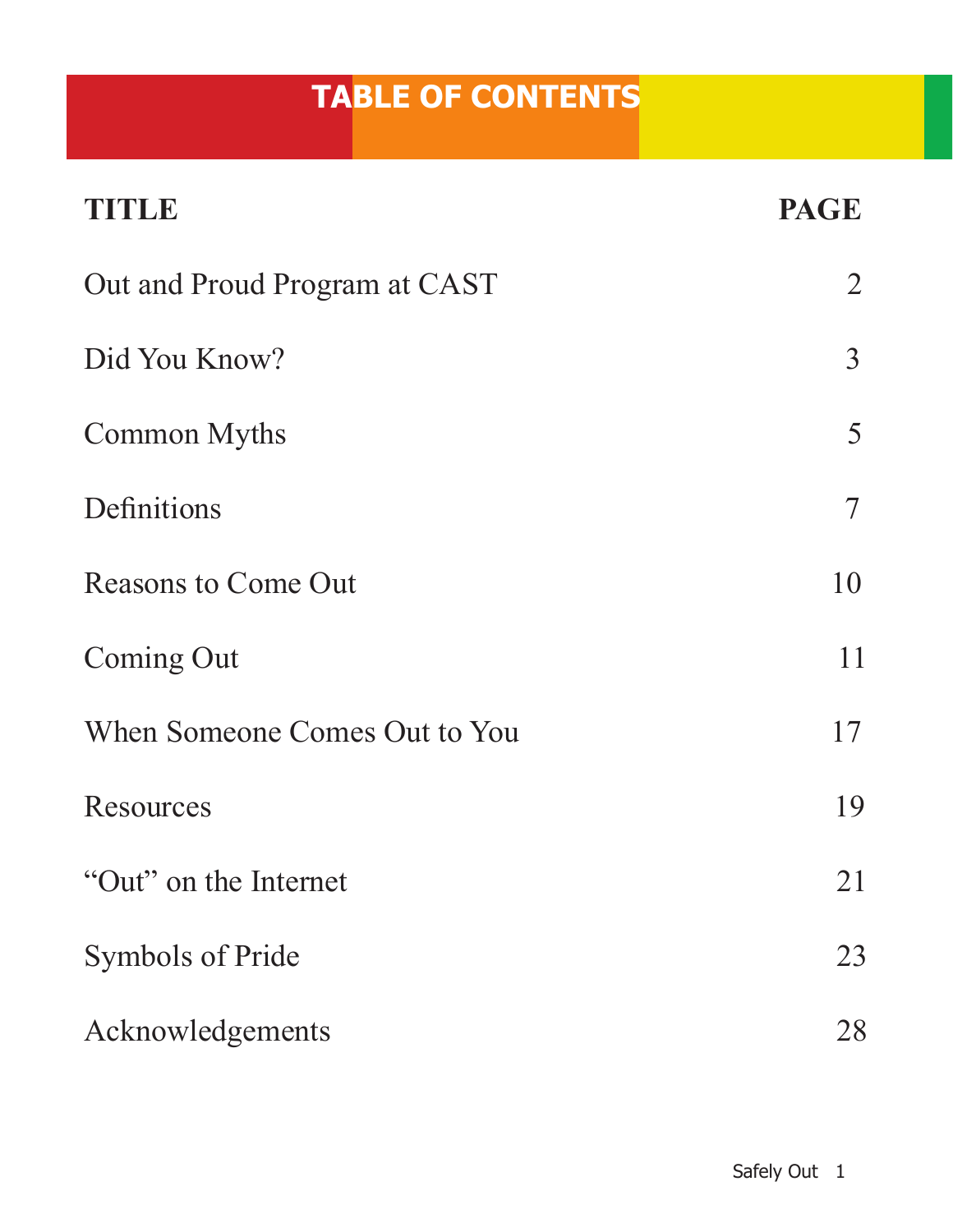# **THE OUT AND PROUD PROGRAM AT THE CHILDREN'S AID SOCIETY OF TORONTO**

## *What We Do…*

Consultations and Referrals: As part of the Out and Proud program at The Children's Aid Society of Toronto (CAST), experienced staff are available to meet with youth who may be questioning their sexual orientation or struggling with coming out. Staff can answer questions, offer support and provide referrals to outside agencies. 416-924-4640 ext 3055 or 3059.

Life House Program: CAST has a series of residences for youth moving on from foster care towards independence. One of these residences is specifically designated for LGBT youth. Speak to your worker about a referral to this program.

Training for Staff and Youth: Training for staff includes both a basic understanding of LGBT issues and more advanced "what-to-do-when" training to give a full understanding of how to deal with issues related to homophobia and coming out. Youth training involves bringing in peer educators to talk about the impact of homophobia and its relation to other oppressions.

These programs are made possible by the generous support of our funders: The Children's Aid Foundation, The Ontario Trillium Foundation, The Change Foundation, The Laidlaw Foundation, and The Lesbian and Gay Community Appeal.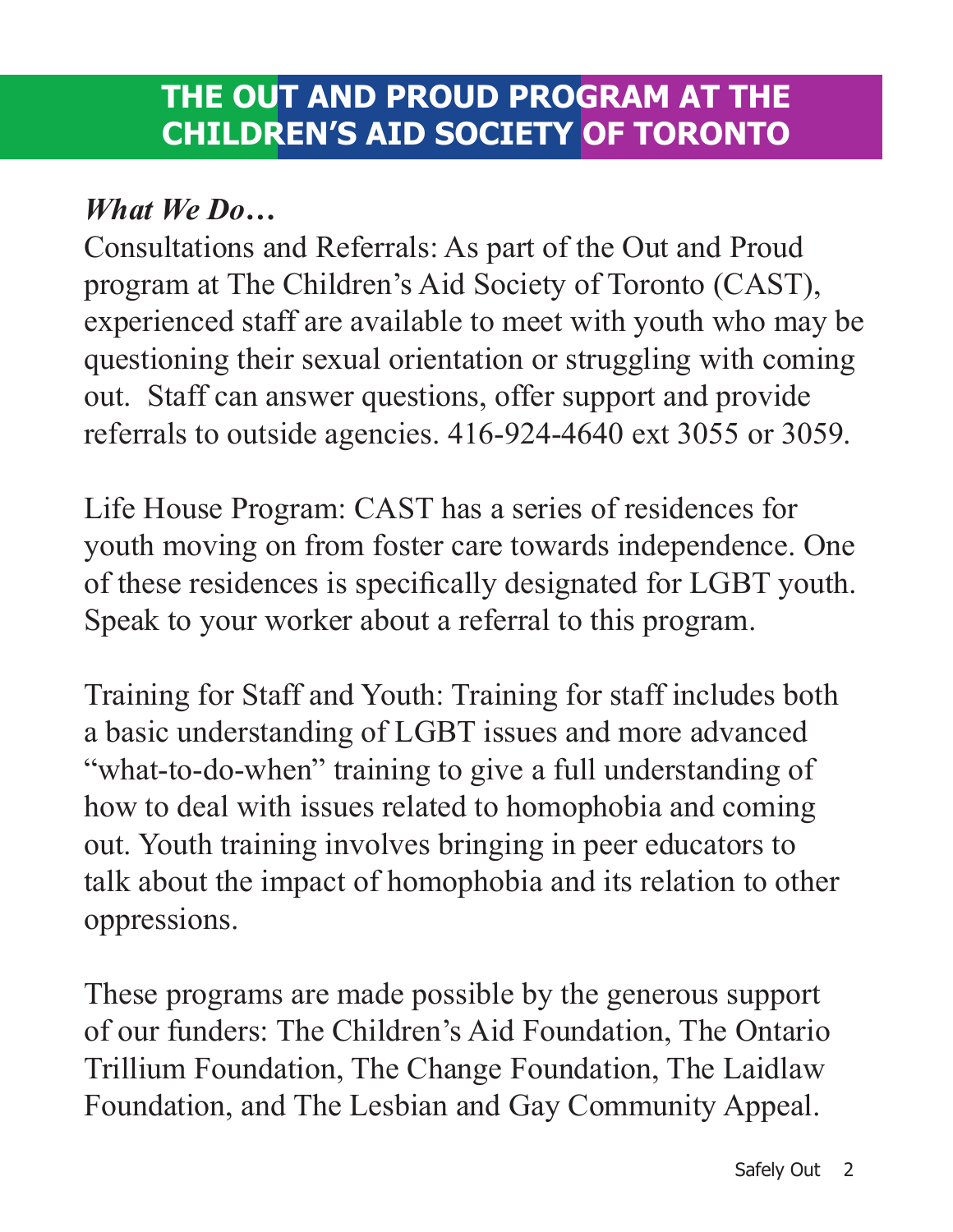# **DID YOU KNOW?**

More than one in ten individuals identify as lesbian, gay or bisexual. 1.8% identify as transgendered or transsexual.

Toronto is home to one of the largest LGBT communities in North America. A good central point to start is Church Street, between Bloor and Dundas. Check out the 519 Community Centre at 519 Church Street where a variety of programs and services are offered to LGBT youth and adults.

Any criminal act committed against people or property that is motivated by hate or bias because of their sexual orientation is considered a hate crime. If a crime is proven to be caused by hate, the judges can give a harsher sentence. Other categories of hate crimes include race, religion, ethnicity, sex and ability/ disability.

The American Psychological Association removed homosexuality from its list of psychological disorders in 1973.

There are many LGBT-focused publications such as Xtra, Fab, Out, Curve, The Advocate. Some, like Xtra, are free. You can find Xtra in Xtra newspaper boxes at many subway stops.

Every last weekend in June, Toronto holds a celebration known as Pride. Over one million people from all over the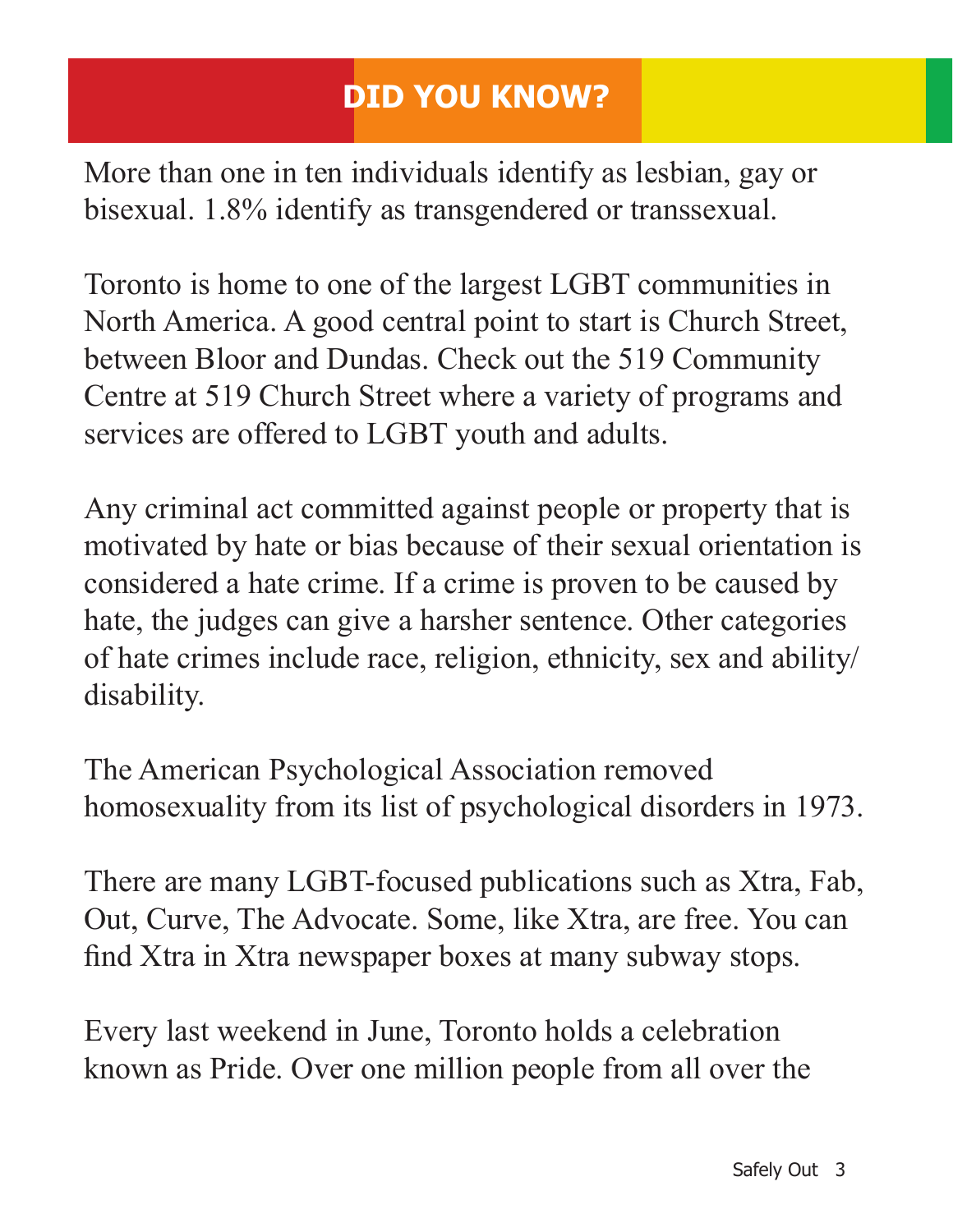# **DID YOU KNOW?**

world and from all sexual orientations attend Pride each year. On Saturday, Pride includes a Dyke March for lesbians and features Froot Loopz, a stage for youth talent only. Sunday is the Pride Parade as well as many stages where famous and not so famous groups show their talent. All of the entertainment is free. Numerous organizations and services have information booths.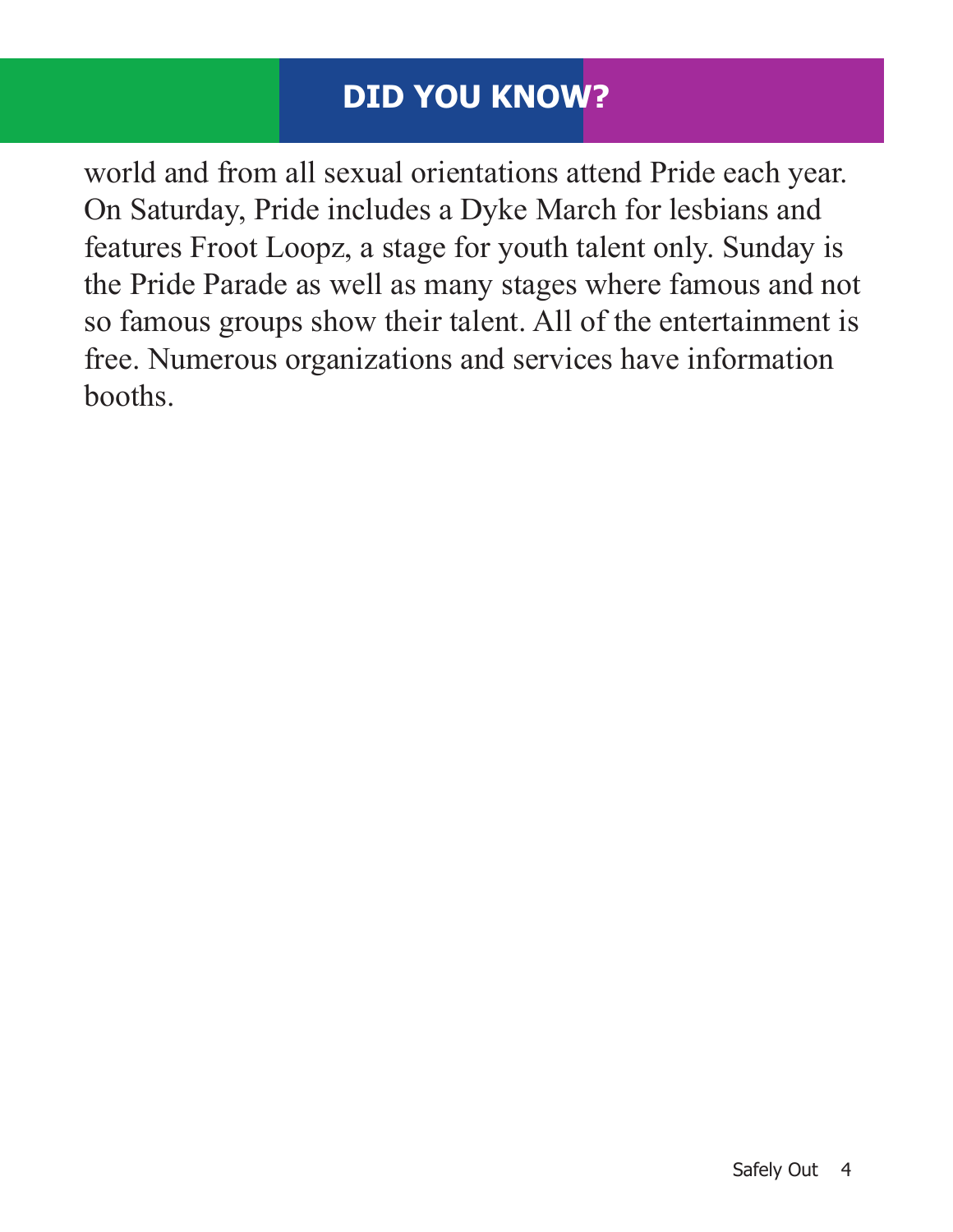# **COMMON MYTHS**

- MYTH: LGBT people are perpetrators of abuse. FACT: 90% of sexual abusers are heterosexual males. Sexual abuse is an expression of power and not of sexual orientation.
- MYTH: Homosexuality is a phase.
- FACT: Claims that sexual orientation can be changed have not been proven by research. It is important to recognize that sexual orientation can involve a range of different feelings.

MYTH: You can spot a homosexual.

- FACT: While some LGBT individuals do act and look like some stereotypes and are more easily identified as part of the LGBT community, the majority do not fall into the stereotypes. You do not need to fit into the stereotype in order to belong. Remember that coming out is a process of being your true self, so do what feels right and comfortable to you.
- MYTH: We know what causes homosexuality. FACT: It is not known what causes homosexuality, just as we do not know what causes left-handedness. What research has found is that we can safely say that homosexuality is NOT caused by sexual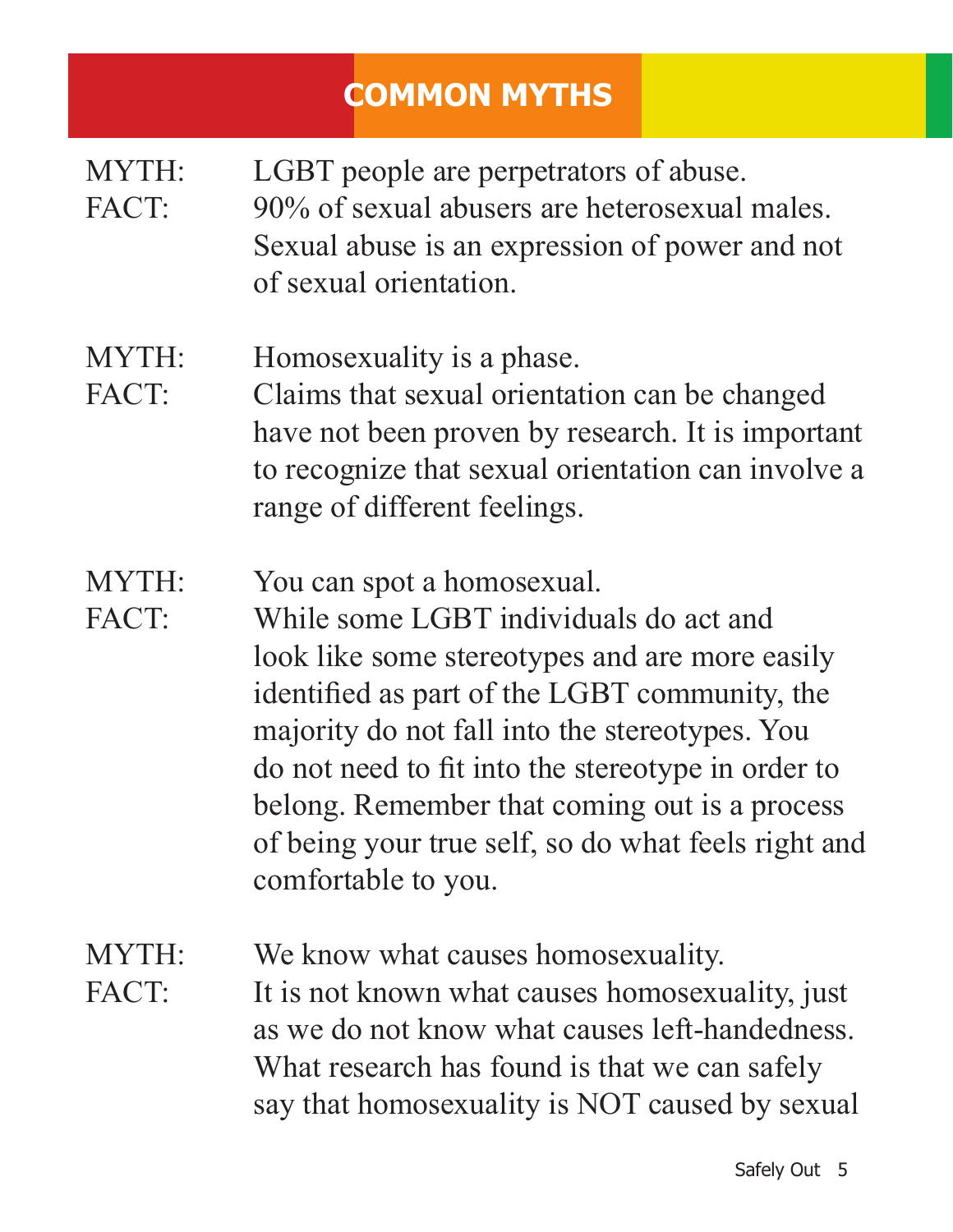# **COMMON MYTHS**

abuse, growing up without a mother or a father, a broken home, not enough peers of the opposite sex, etc. The important thing to recognize is that there is nothing wrong with being LGBT, so we do not need a cure.

MYTH: HIV & AIDS is a gay male disease. FACT: Although HIV and AIDS originally seemed to affect just the gay population, we know today that AIDS does not discriminate. Statistics show that right now, young women between the ages of 16 and 24 are at the highest risk of getting the virus. To be in the low-risk population, protection like condoms or dental dams must always be used.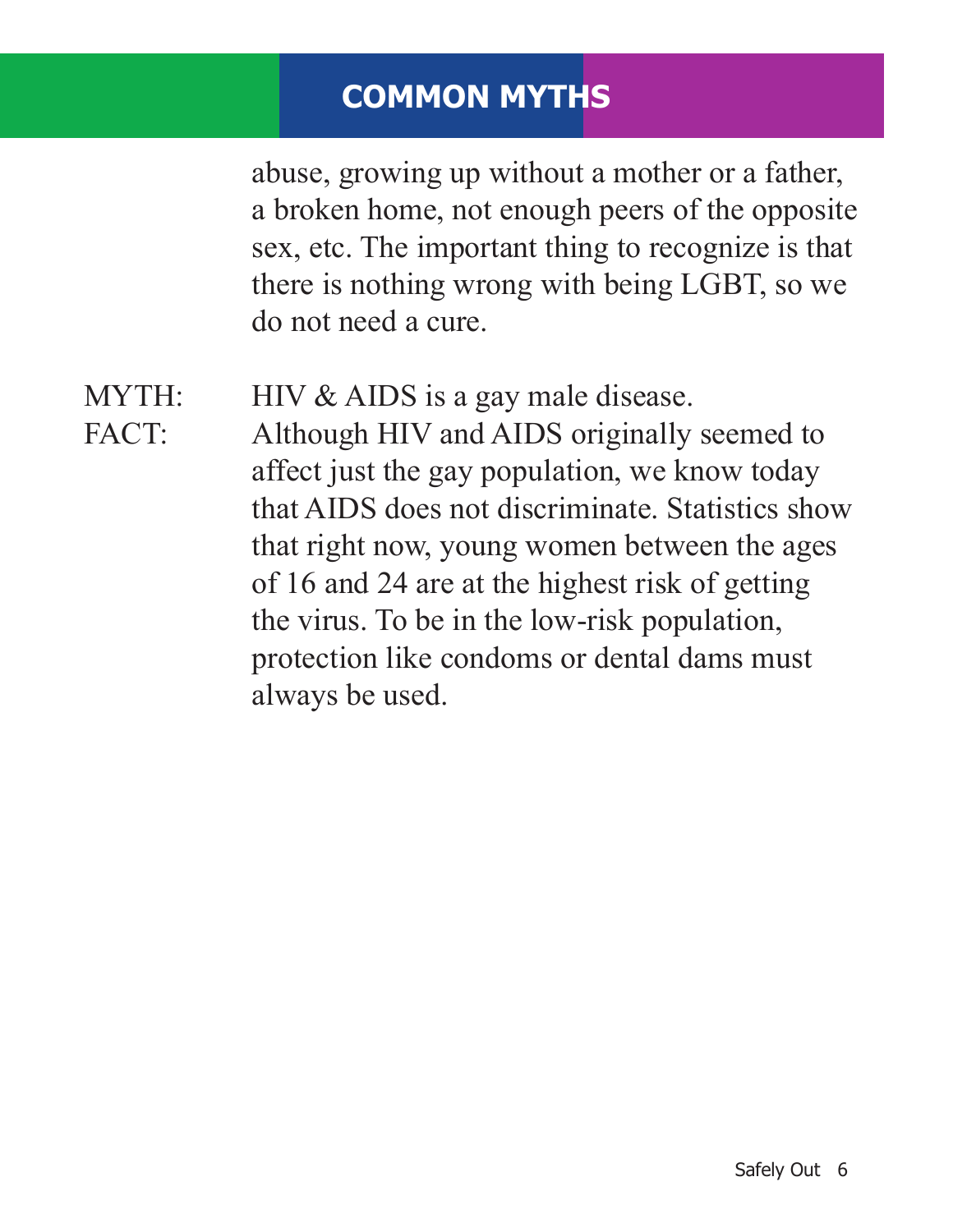#### **Homosexual:**

An individual who is primarily attracted to another individual of the same gender. Attraction can be physical, emotional and/ or sexual.

### **Lesbian:**

Refers to women who are attracted to other women physically, emotionally and sexually.

### **Gay:**

Refers to men who are attracted to men physically, emotionally, and sexually. Sometimes gay is used to refer to lesbians and bisexuals as well as gay men.

### **Bisexual:**

An individual who is attracted to members of both sexes. Attraction can be physical, emotional and/or sexual.

# **LGBT:**

This stands for lesbian, gay, bisexual, transgendered and transsexual

# **Queer:**

A term that has been used to hurt LGBT people but is being reclaimed by LGBT people. For straight (heterosexual) people it is not a term that should be used easily since it is still used to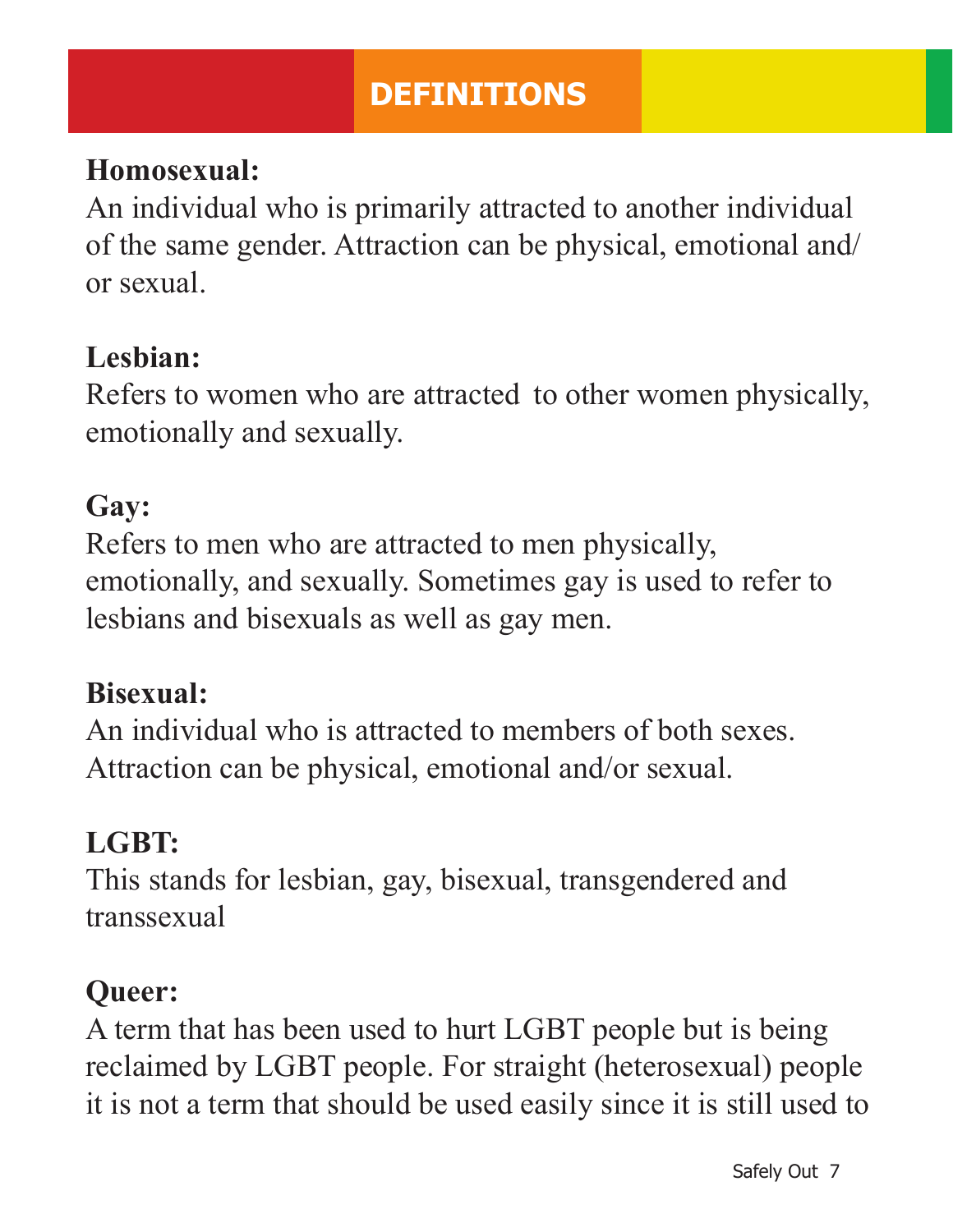hurt LGBT people.

### **Heterosexual:**

A person who is attracted to the opposite sex. Attraction can be physical, emotional and/or sexual. Also referred to as straight.

#### **Transsexual:**

People who feel that they do not match the biological sex into which they were born. They may or may not choose to change their bodies through hormone treatments and/or surgery. Transsexuals may or may not identify as gay or lesbian or bisexual.

#### **Transgendered:**

A term that describes people who deviate from traditionally accepted gender (male/female) roles. Transgendered people may or may not identify as gay, lesbian or bisexual.

### **Two-Spirited:**

A word used by First Nations People of North America to describe lesbian, gay, bisexual, transgendered and transsexual individuals. Two-Spirited people were often awarded special status by their community and acted as spiritual leaders (Shamans).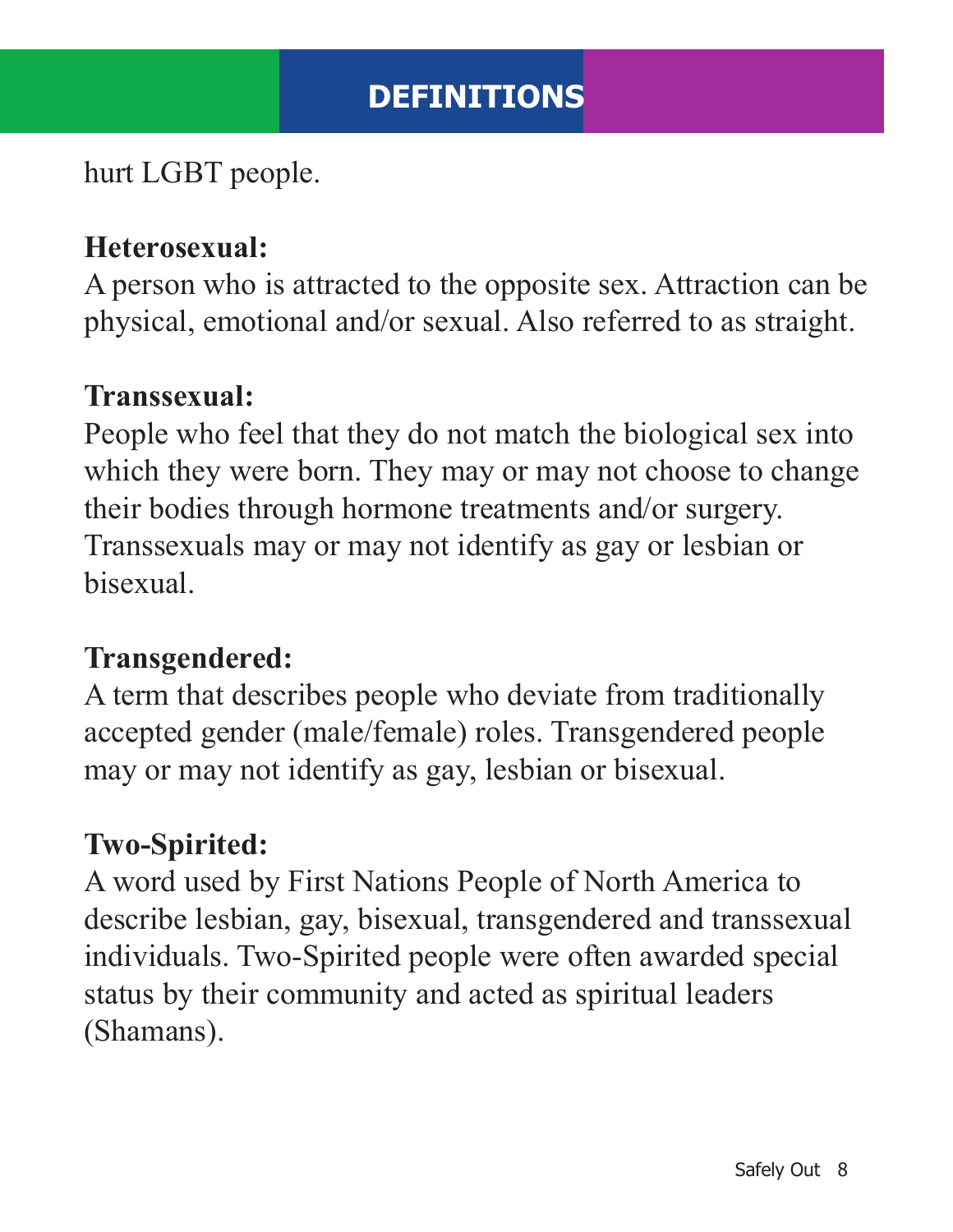### **Gender Identity:**

A personal view or self-concept of one's gender, not related to one's physical sex.

## **Sexual Orientation:**

Sexual or romantic attraction to others ranging from heterosexual to homosexual to bisexual to nonsexual. Sexual orientation is self-identified.

#### **Intersexed:**

Individuals born with some combination of male and female chromosomes, genitals and/or reproductive organs, or those with ambiguous sex organs at birth.

### **Pansexual:**

A broader term than bisexual because it includes not only loving both men and women, but also transgendered people and gender fluid people who do not feel they fit into categories of male or female.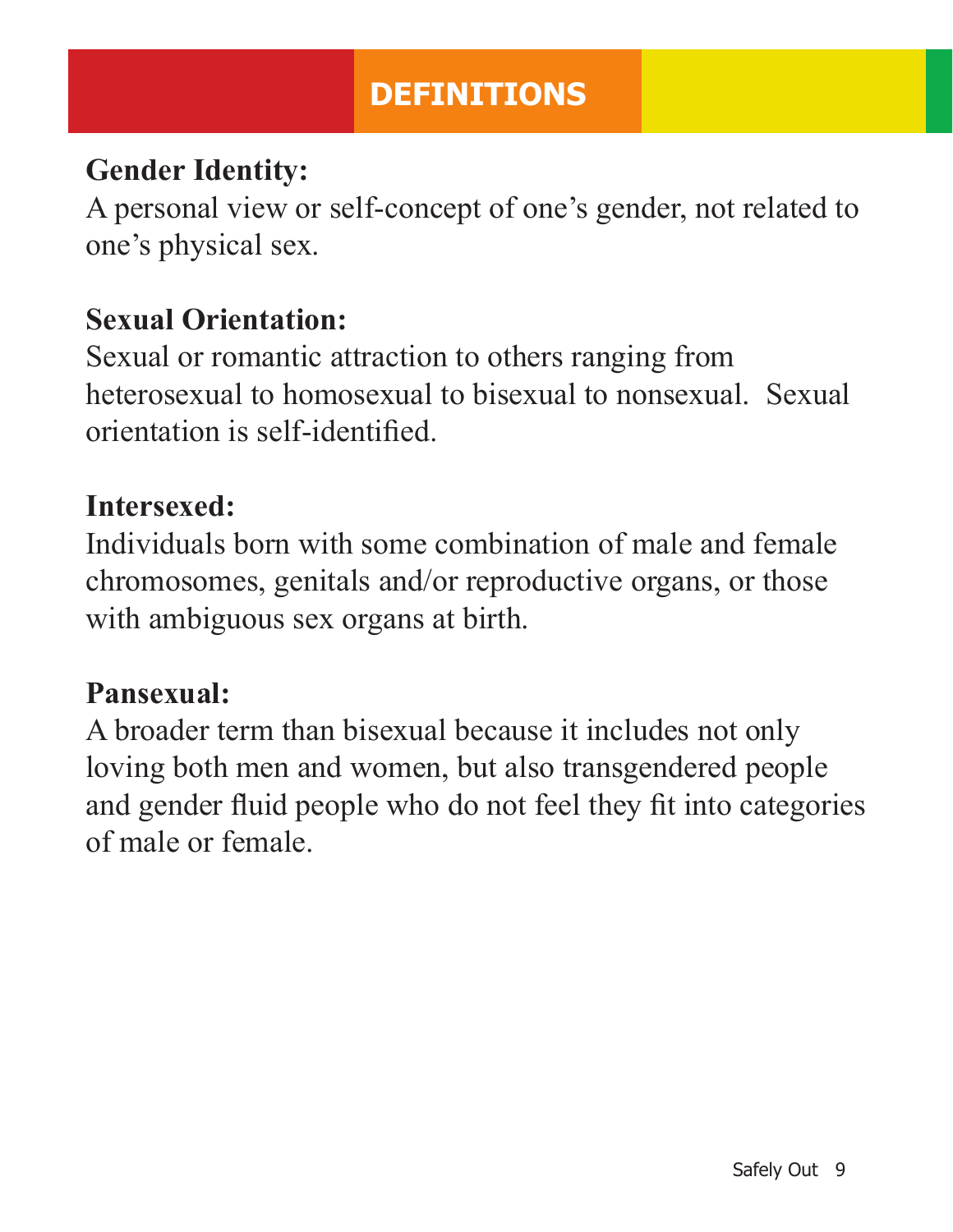#### **No more lies.**

Keeping up all the complicated lies that you may have to tell in order to keep your sexuality a secret takes a lot of energy and wears away at your self-confidence. It can feel like a huge relief once the secret is out.

#### **You find real support for who you are.**

You will learn who can accept the real you, not some fictitious person you have had to invent. This will deepen your friendships. The people who cannot accept you will be replaced by those who do.

## **Possibility of acceptance.**

Even though families have mixed reactions, many come to a place of acceptance. Once this process starts, many LGBT people say they feel a big sense of relief that they have stopped lying to the people they love. It also can begin a deeper sense of trust with others and with yourself.

### **You begin to feel like you fit in.**

Although most LGBT people always feel some degree of being an outsider, when you are comfortable being out, it will help you be more genuine in your relationships. You begin to see that everyone is different, that it's the differences that make life interesting.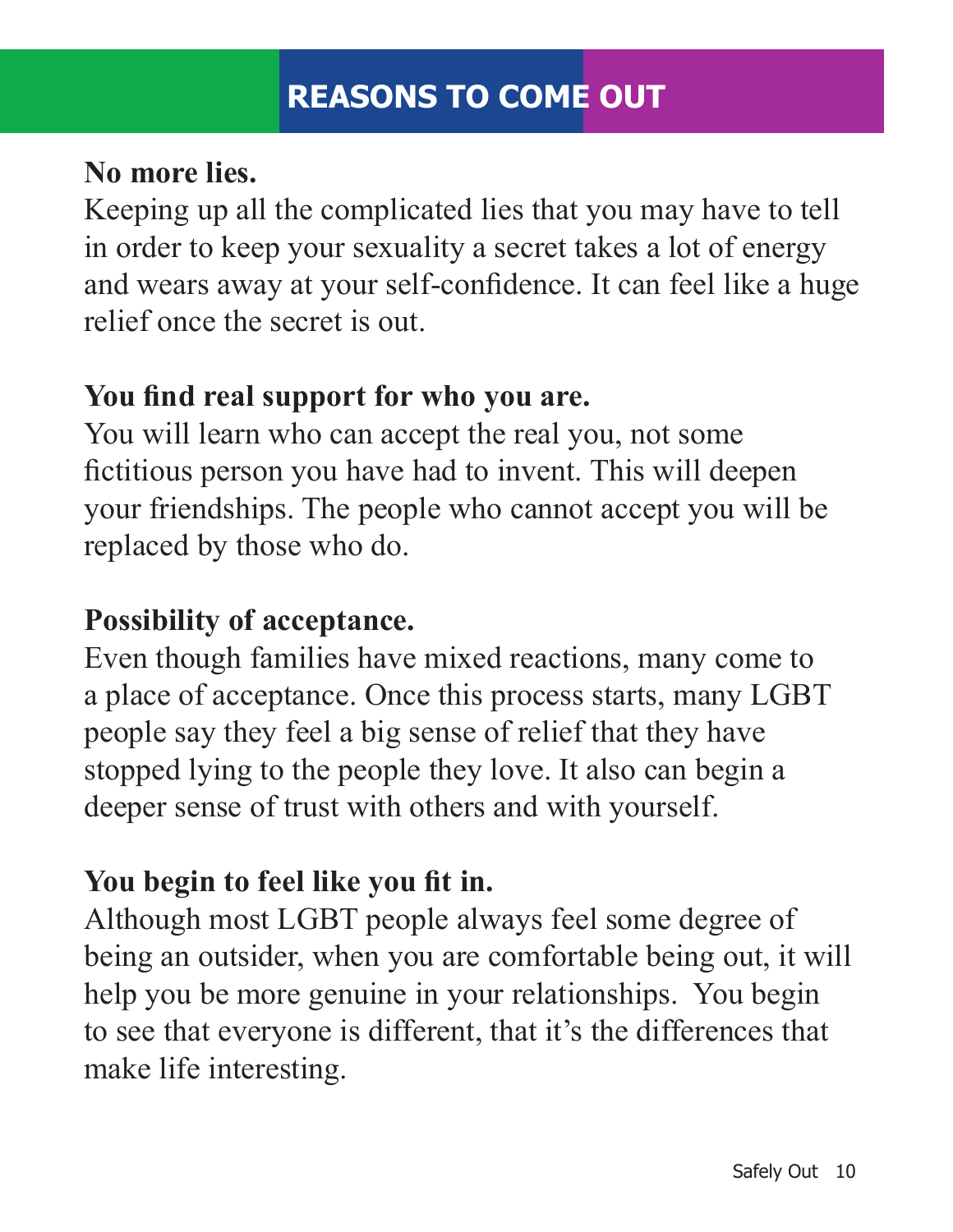# **COMING OUT**

Knowing what to expect before you tell your care providers/ parents that you are lesbian, gay, bisexual, transgendered or transsexual is important. You might want to talk about it to someone you can trust.

This pamphlet lists supportive and trustworthy places to call if you want help in coming out. It is strongly suggested that you use these resources in order to get support if things get difficult.

## **SOME QUESTIONS TO CONSIDER**

- 1. Are you comfortable with your sexuality? If you are not sure and maybe experiencing guilt or periods of depression, have a trusted person to talk to after coming out in order to help deal with these feelings. Coming out can be tiring and can require a lot of energy. Having a positive feeling about being gay, lesbian, bisexual or transgendered/transsexual can really help when you are faced with any negative reactions
- 2. Do you have support? If the reaction is horrible, are there others that you can confidently turn to for emotional support and strength?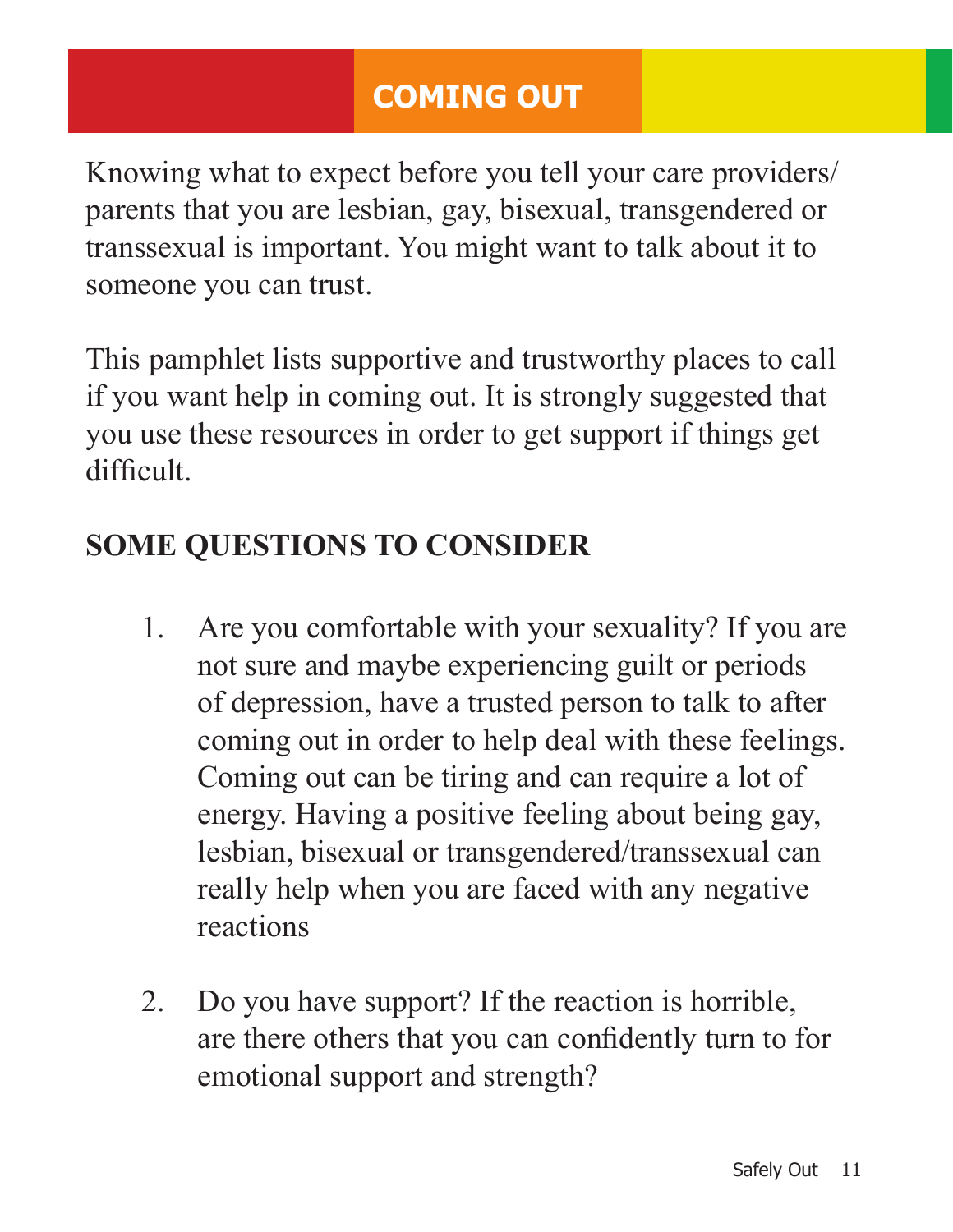- 3. Are you knowledgeable about homosexuality? If you've done your research, you will be able to help them by sharing information.
- 4. Is there room and time for your care providers to give attention to your coming out? Consider timing and if there is time to deal with such a serious matter. Are there too many other issues taking up time and emotions? Some families, however, always seem to be in crisis. Only you can determine when may be the best time to come out.
- 5. Are you ready to be patient? Your care providers may require time to deal with this information. It can take two months or two years.
- 6. What is your reason for coming out at this time? Make sure you are not coming out as a way to punish your family. Using your sexuality to get back at your family will not be helpful; it will only make things more complicated.
- 7. Do you have available resources? Since most nongay people know little about homosexuality, having a book, website or phone number available might help. Parents and Friends of Lesbians and Gays (PFLAG)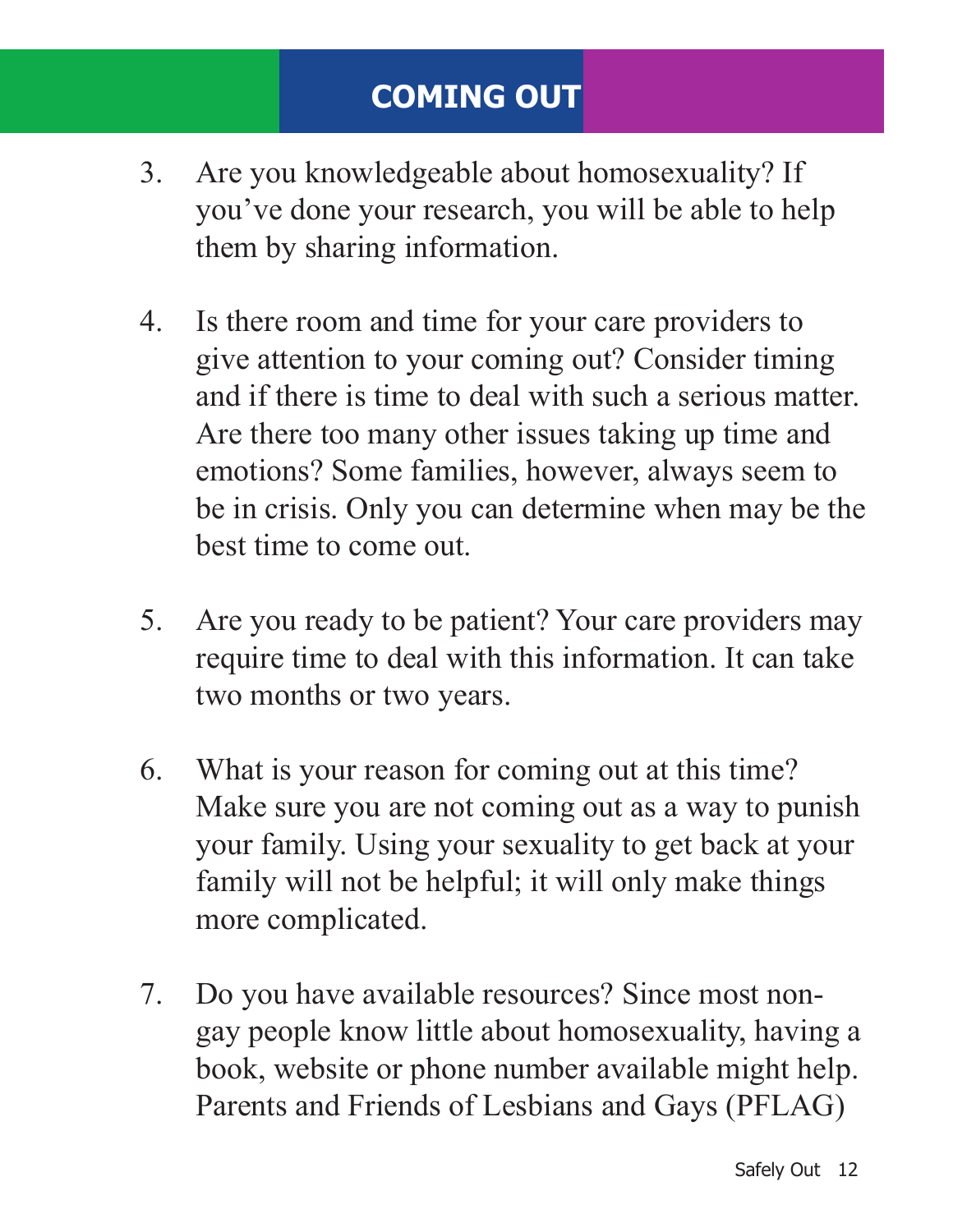is an excellent place to start and their number is in the back of this pamphlet.

- 8. Are you financially dependent on your care providers? If you suspect they may be capable of cutting you off financially, you may want to wait or have a backup plan.
- 9. Is this your decision? Do not be pressured into coming out if you are not ready.

## **CARE PROVIDERS AND CHILDREN SWITCH ROLES**

When you come out you may find the parenting/child roles reverse. They may need to learn from your experience. As they deal with your coming out, you may be asked to allow them time to accept what you have told them. It will be easy for you to become impatient. They may need you to repeat many things you have already talked about. Their understanding will come slowly. Allow them time and space. Consider your own journey. You've been working on this issue for a long time. Although the issues your parents or care providers will work through are similar, the difference is that you are ahead of them. Be patient!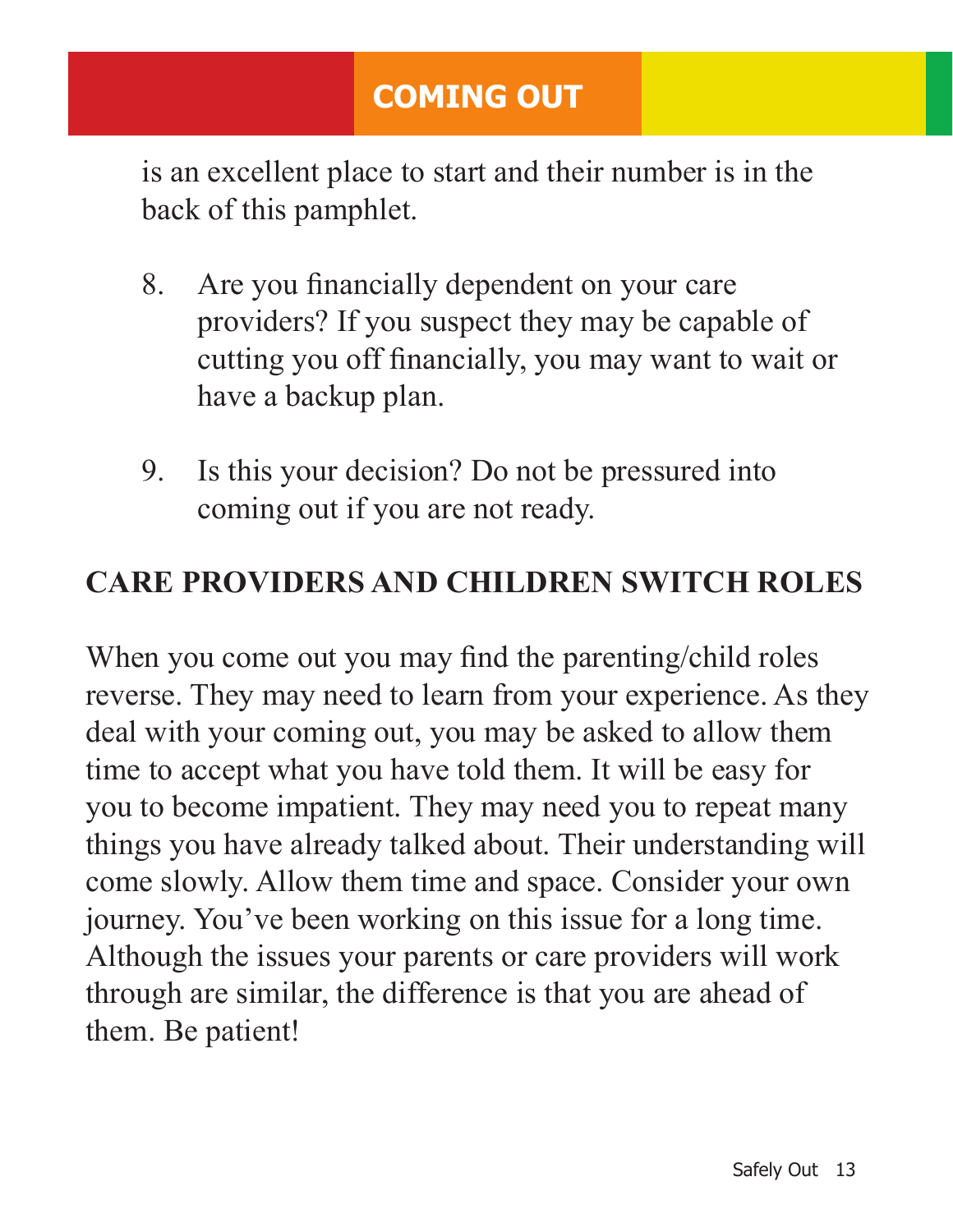# **STAGES CARE PROVIDERS CAN GO THROUGH**

#### **Stage 1: SURPRISE**

If they had no idea, it can last a few minutes to weeks, but it should wear off in a few days. Explain that it is important for you to be positive about your orientation or gender identity, as it is a part of who you are. You have been afraid to be completely honest and you don't like the barrier it creates. Affirm your love for them and after some time alone they may remember how much they love you too. Remind them you are the same person today that you were yesterday. You will need to repeat this over and over!

#### **Stage 2: DENIAL**

Denial helps protect a person from a threatening or painful message. Denial takes many forms:

Hostility: "No one under this roof is going to be a faggot." Non-registering: "That's nice; what do you want for dinner?" Non-caring: "If you choose that lifestyle, I don't want to hear about it."

Rejection: "It's just a phase, you will get over it."

If their denial takes the form of "I don't want to talk about it," be patient. If this has not changed in about a week, raise the subject again. Answer only what they ask. They will get to other questions at another time. Remember that each person will react differently, so you'll have to respond on an individual basis.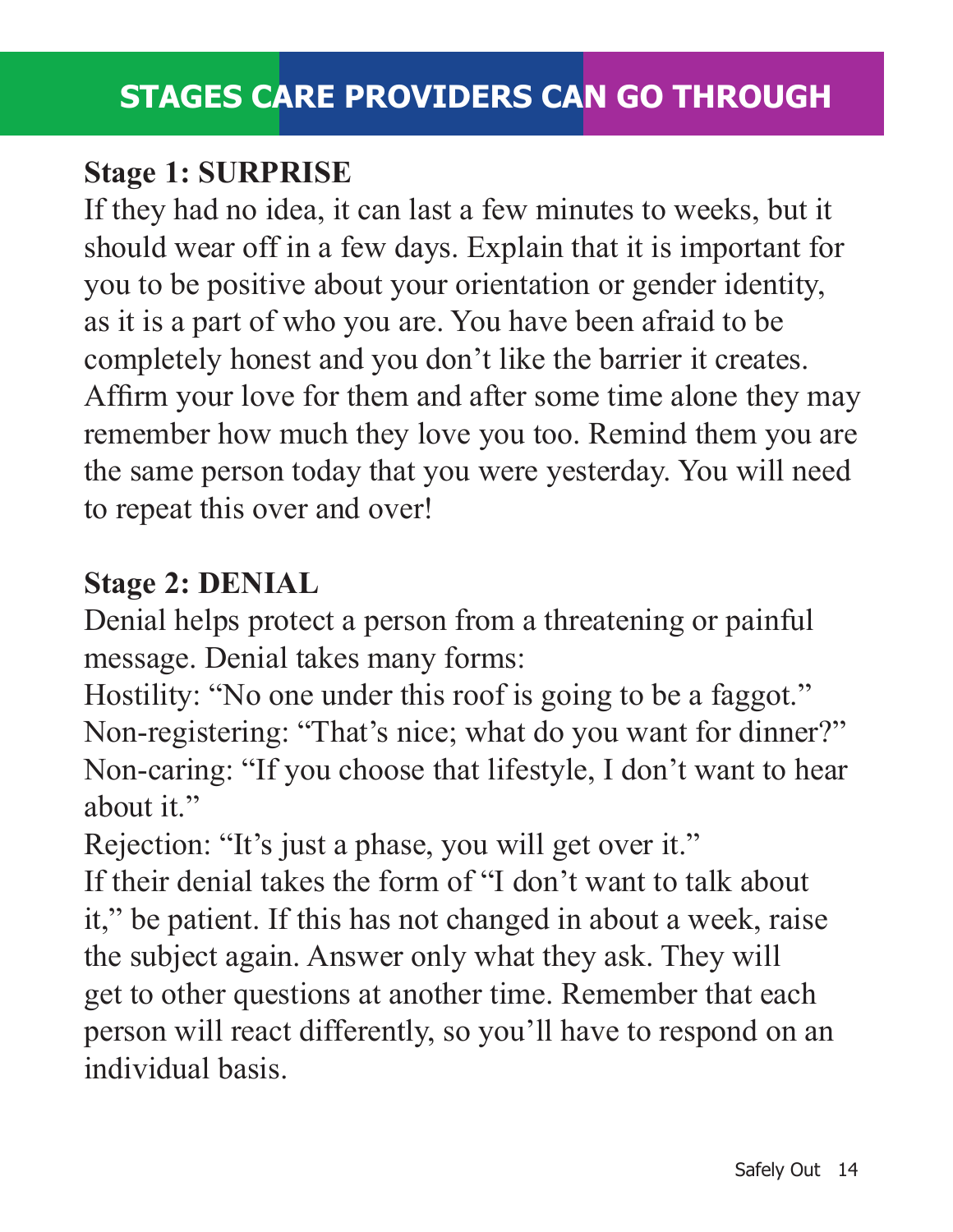### **Stage 3: GUILT**

Homosexuality is often seen as a "problem" and people ask, "What caused it?" They believe that if they can find a cause they can find a cure. Many care providers look for what they may have done wrong or what they should have done differently. When care providers feel guilty, they are self-centred and are not yet concerned with what you have been through. Often they are not able to admit their sense of guilt. Tell them it is not their fault. Assure them that you don't believe they caused it, as there is no known cause for being gay. Provide resources and books. Be patient and understanding. Suggest your care providers call Parents and Friends of Lesbians and Gays (PFLAG) whose number is in the resource section of this pamphlet.

### **Stage 4: FEELINGS EXPRESSED**

Your care providers acknowledge their emotions. When it is clear that guilt is not useful, they may be ready to ask questions, listen to answers and acknowledge their feelings. This is where some of the most helpful conversations between you and your care providers will take place. Expect a full range of feelings: disappointment about the future, shame, fear, not wanting you to tell others, hurt and sometimes relief. Since you may have experienced many of the same feelings (isolation, fear of rejection, hurt, confusion, relief), you can share similarities. Allow them time to express themselves.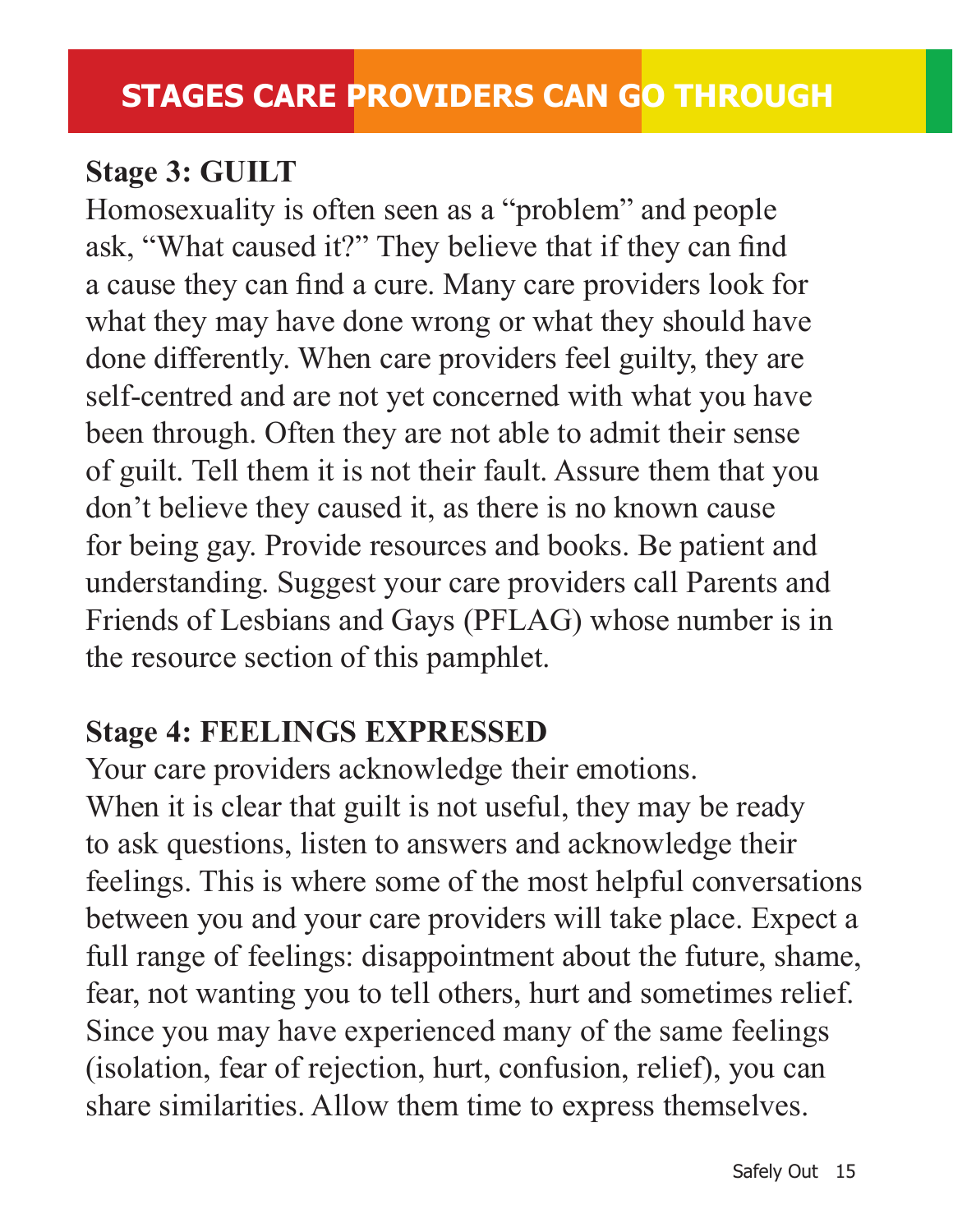## **Stage 5: MAKING DECISIONS**

As the emotions subside, care providers will increasingly deal more rationally. It's common for them to retreat a little and consider what lies ahead. Usually, the most important factor is their relationship with you. They may reach a point where they choose to go no further but this does not mean they do not accept you.

Some care providers may stay in a constant state of warfare. They blame everything you do on your sexuality: your grades, the hours you keep, what you eat, your friends, your language. By attending a support group (Parents and Friends of Lesbians and Gays) or by talking to someone with more insight, the care provider may be able to see things in a more positive light. If all attempts fail, do not let it get you down. Find a friend or someone you trust whom you can turn to for support.

### **Stage 6: TRUE ACCEPTANCE**

Some care providers can experience love without fully accepting the youth's life. Many reach a point where they can celebrate a child's/youth's uniqueness. At this stage they face up to their own guilt. They re-examine their behaviour over the years and begin to understand the problems they unknowingly created for their child. They can come to a point where they share in your pride in being who you are as an LGBT person.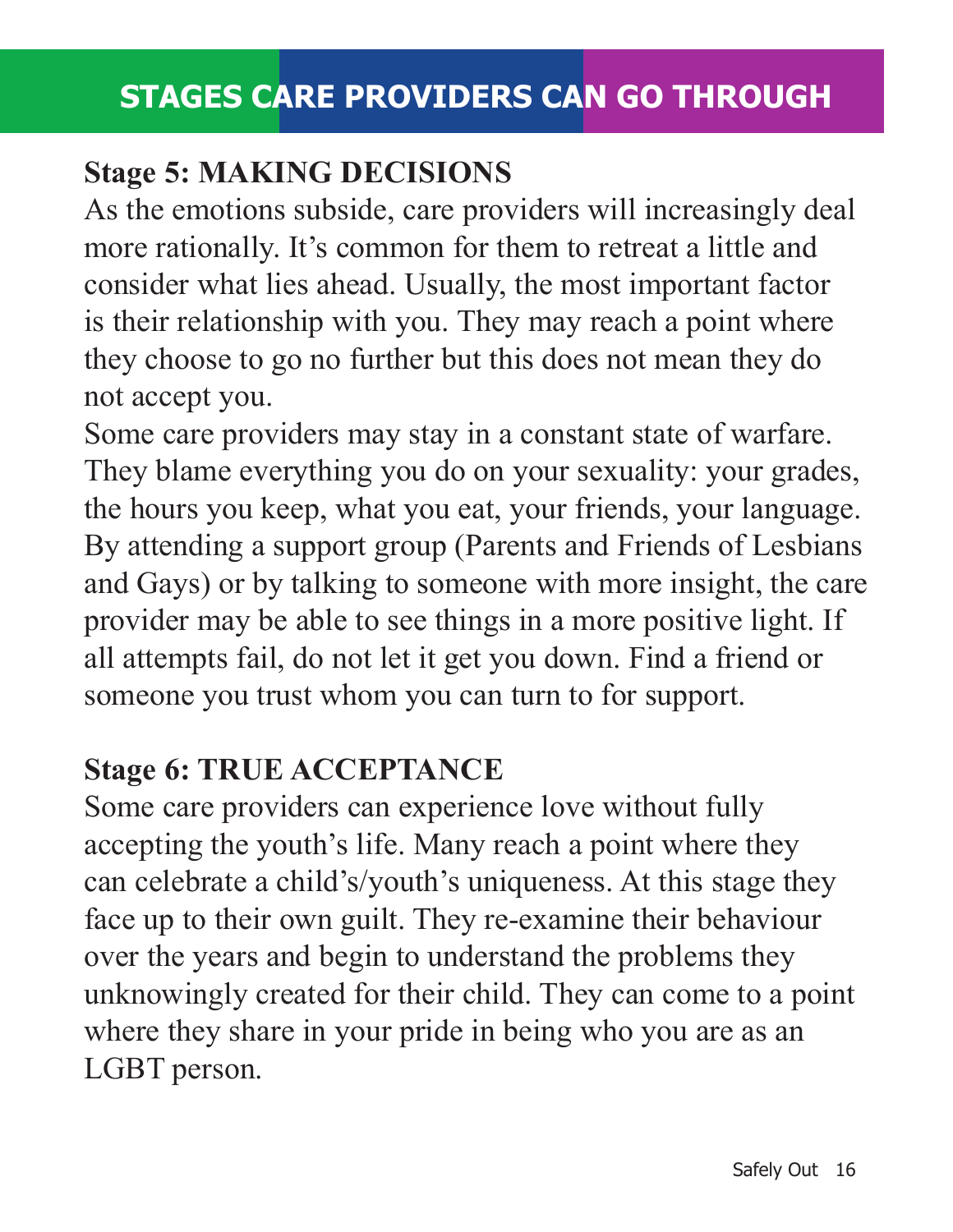# **WHEN SOMEONE COMES OUT TO YOU**

"Coming out" or telling others about being lesbian, gay, bisexual, transgendered or transsexual is an important step in self-acceptance. Like most people, LGBT people are more likely to accept themselves if they are accepted by others.

Someone who is coming out to you feels close enough to you and trusts you enough to be honest and share with you that part of their life. It is difficult to know what to say and do and how to be supportive to someone who has come out to you. Because they have chosen you to tell does not mean they are "coming on" to you. Here are some suggestions you may wish to follow:

Thank them for having the courage to tell you. It means they have a great deal of respect and trust for you.

Do not judge them. If you have strong religious or other beliefs about homosexuality, keep them to yourself for now. There will be plenty of time in the future for you to think and talk about your beliefs in light of their orientation.

Respect that they are probably not ready to tell others right away and may want to tell them in their own way. Unless they tell you otherwise, do not share this news with anyone else.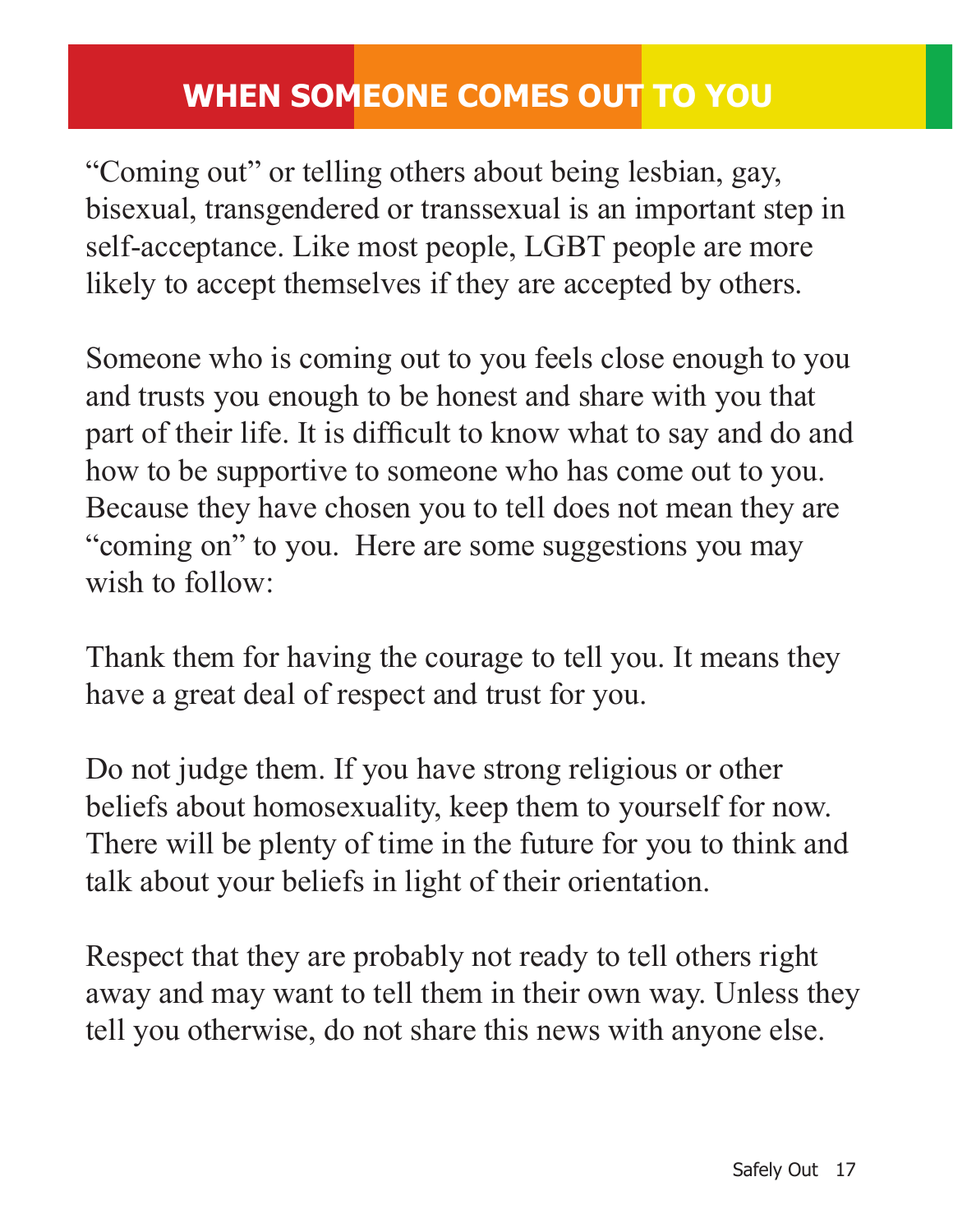# **WHEN SOMEONE COMES OUT TO YOU**

Tell them you still care about them no matter what. Be the friend you have always been. The main fear for people "coming out" is that their friends and family will reject them.

Do not be overly serious - humour used carefully may ease the tension that you are probably both feeling.

A simple pat on the back or a hug (with permission) can let them know that you still care and that you don't think you will "catch" anything.

Ask any questions that you may have but be prepared that they may not have all the answers. You can save some for later, or better yet, you could find some of the answers together.

If they have a boyfriend or girlfriend, include them in plans as much as you would with any other friend.

Be prepared to include them in more of your plans. They may have lost the support of other friends and family and your time and friendship will be even more precious. This may include family times such as spiritual/religious holidays.

Offer and be available to support them in telling others.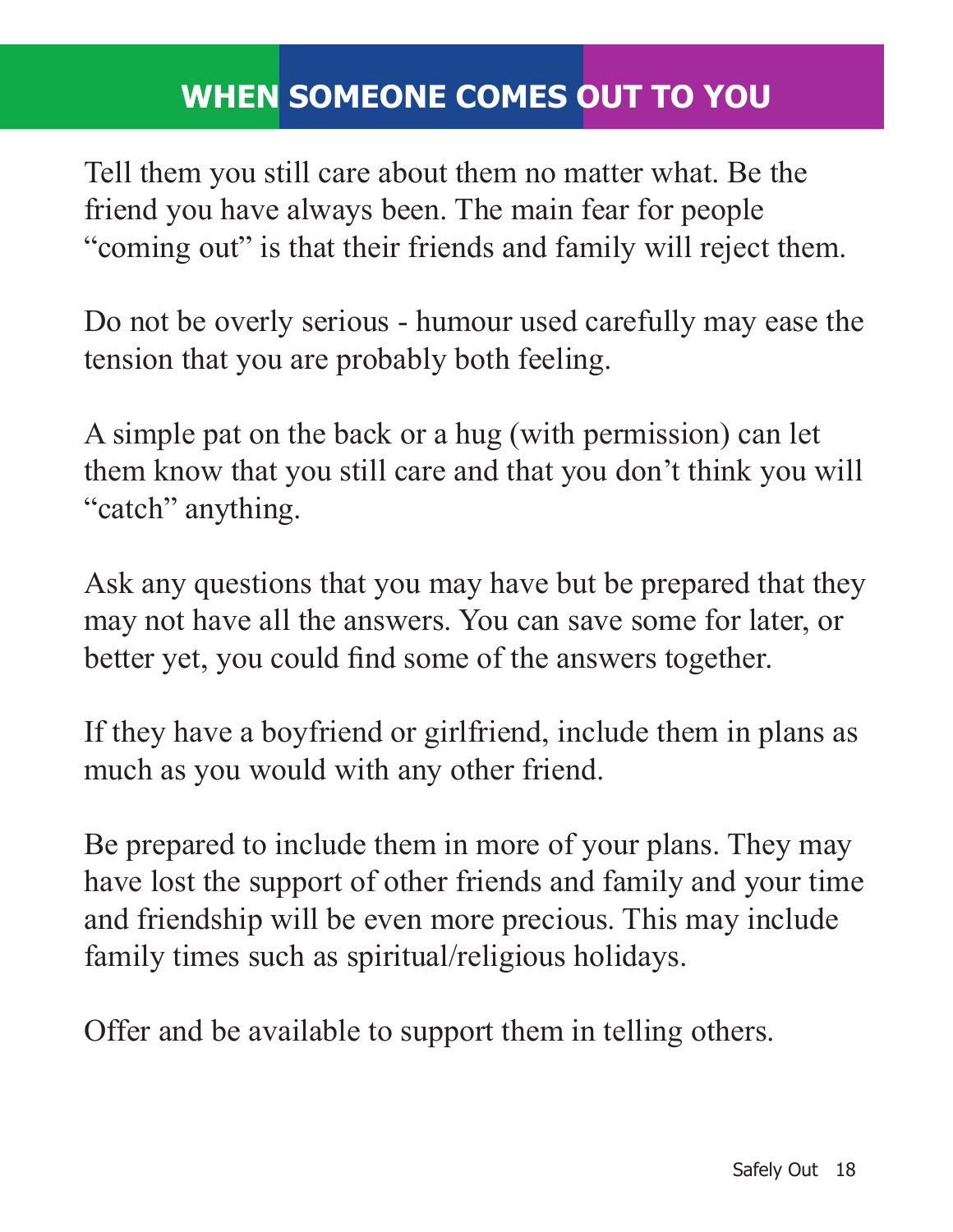### **FUN STUFF**

*Supporting Our Youth (SOY)*: Lots of different types of groups offering everything from writing workshops to movie nights. Specific groups include: BQY (Black Queer Youth) and Express (newcomers to Canada) and a Monday night dropin that includes a hot meal. Call or check their website for a listing of all the groups currently meeting. tel 416-324-5077 (www.soytoronto.org)

# **SOMEONE TO TALK TO FOR YOUTH:**

*Lesbian, Gay, Bi, Youthline*: Anonymous and confidential peer support line run by trained youth for ages up to 26 years. tel 1-800-268-YOUTH or 416-962-YOUTH (www.youthline.ca)

*Pride and Prejudice Program of Central Toronto Youth Services (CTYS)*: Groups and individual counselling for LGBT Youth. tel 416-924-2100

# **FOR FAMILIES:**

*Parents and Friends of Lesbians and Gays (PFLAG)*: Offers support groups and discussions to families dealing with a family or friend who has come out as lesbian or gay. tel 416-406-6387 (www.pflag.ca/toronto.html)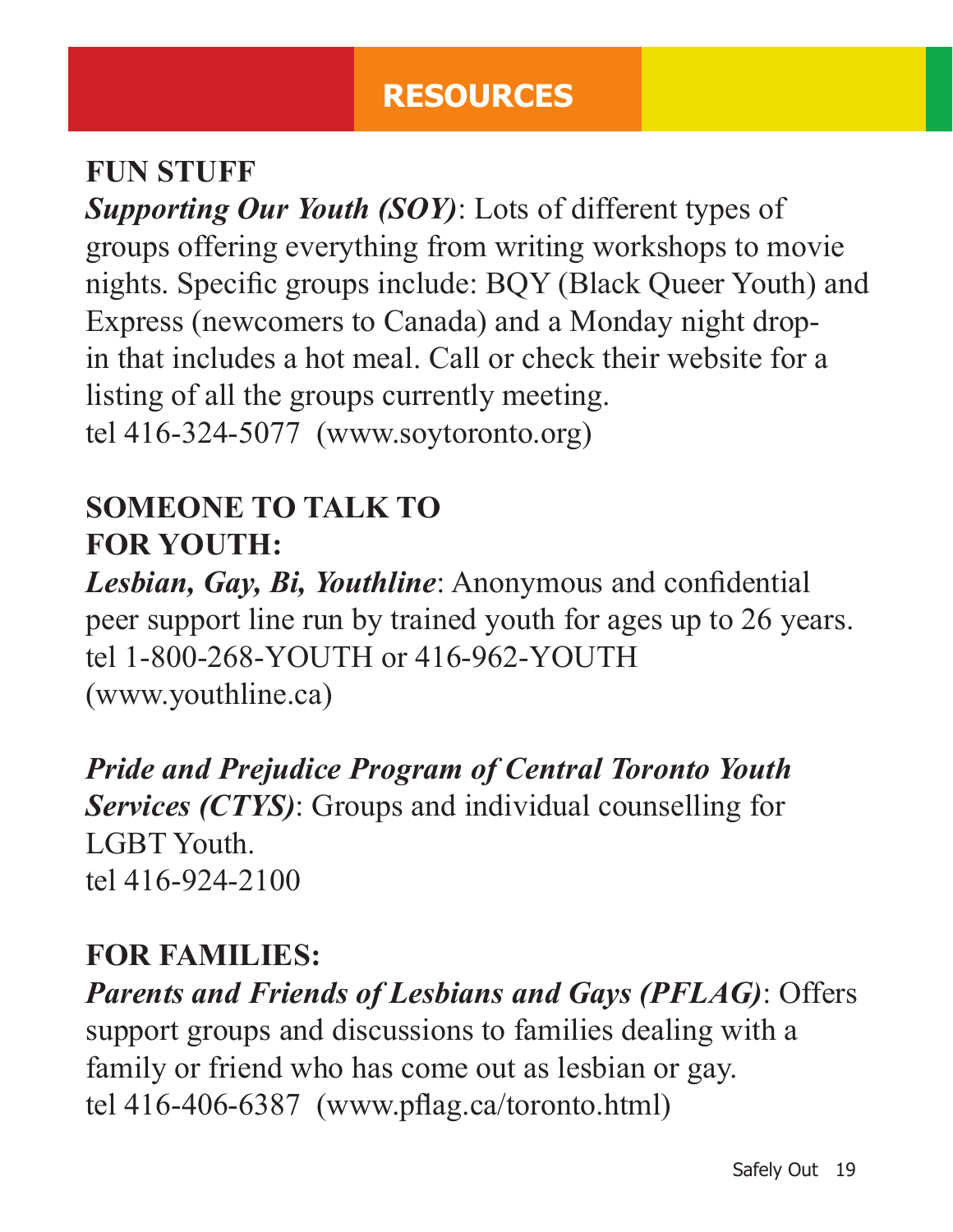### **MEDICAL ISSUES**

*CAST Medical Services*: The staff provide safe, confidential medical services for youth in care. Talk to your worker about an appointment.

*Sherbourne Clinic*: Comprehensive medical services for LGBT youth and adults. Counselling and workshops also available. 333 Sherbourne St. tel 416-324-4180 (www.sherbourne.on.ca)

*Shout Clinic*: For youth without OHIP and for street-involved youth. Free chiropractic and dental are available. 467 Jarvis St. tel 416-927-8553

### **SCHOOL**

*Triangle Program*: A high school program that is part of Oasis Alternative School and the Toronto District School Board. You can earn regular high school credits in a small setting. Talk to your worker about registering in this program. Schoolwork is based on LGBT issues. Continuous intake of new students. tel 416-406-6228 ext 169 (http://schools.tdsb.on.ca/triangle)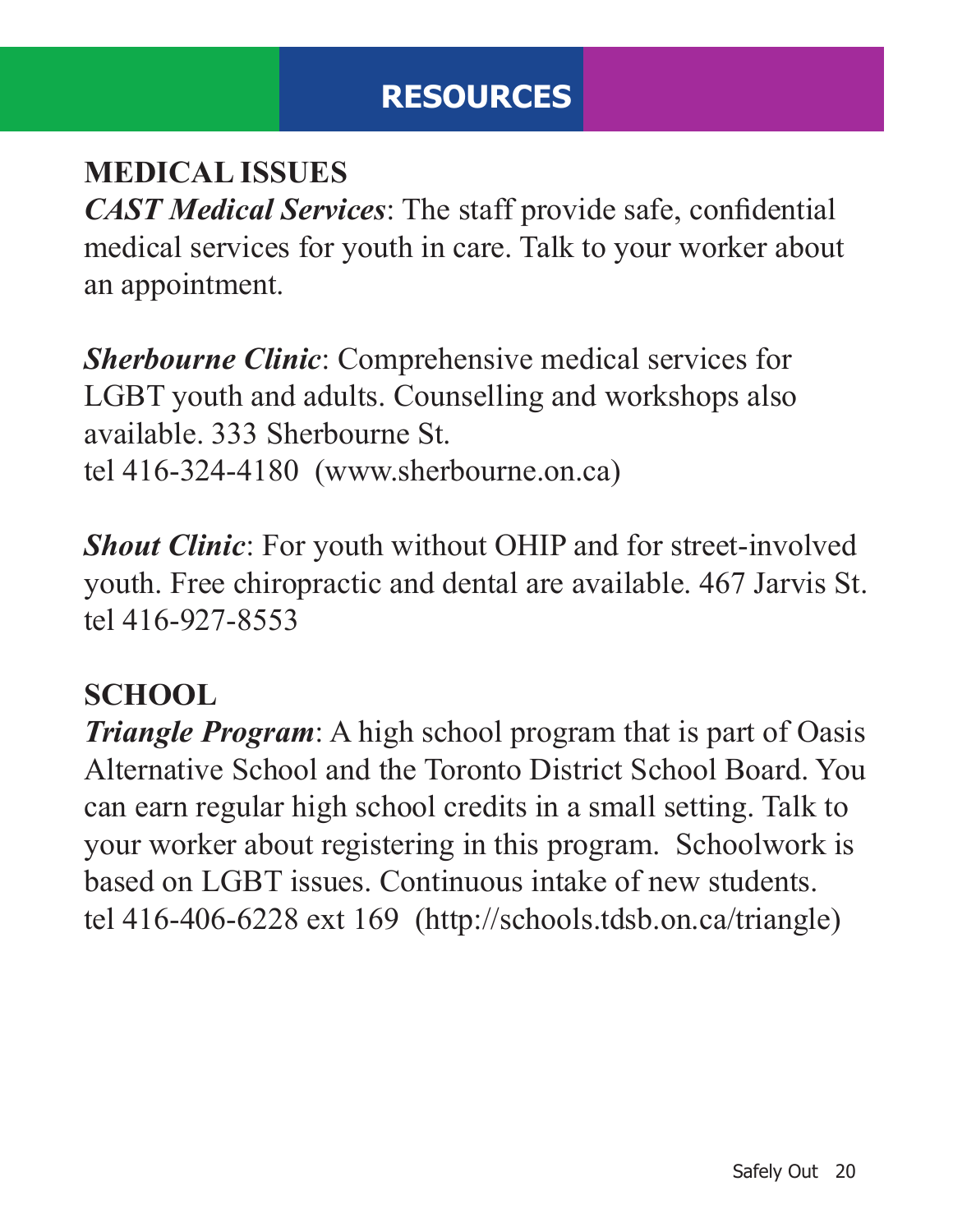# **"OUT" ON THE INTERNET**

## **COMING OUT ISSUES**

http://www.comingoutstories.com

# **SPECIFIC TO YOUTH**

http://www.youth\_one.com http://www.youthresource.com http://www.youthline.ca

### **BISEXUAL ISSUES**

http://www.bisexual.org http://www.bi\_the\_way.com

### **TRANS SITES**

http://www.transgender.org http://www.tgforum.com http://www.ftm-intl.org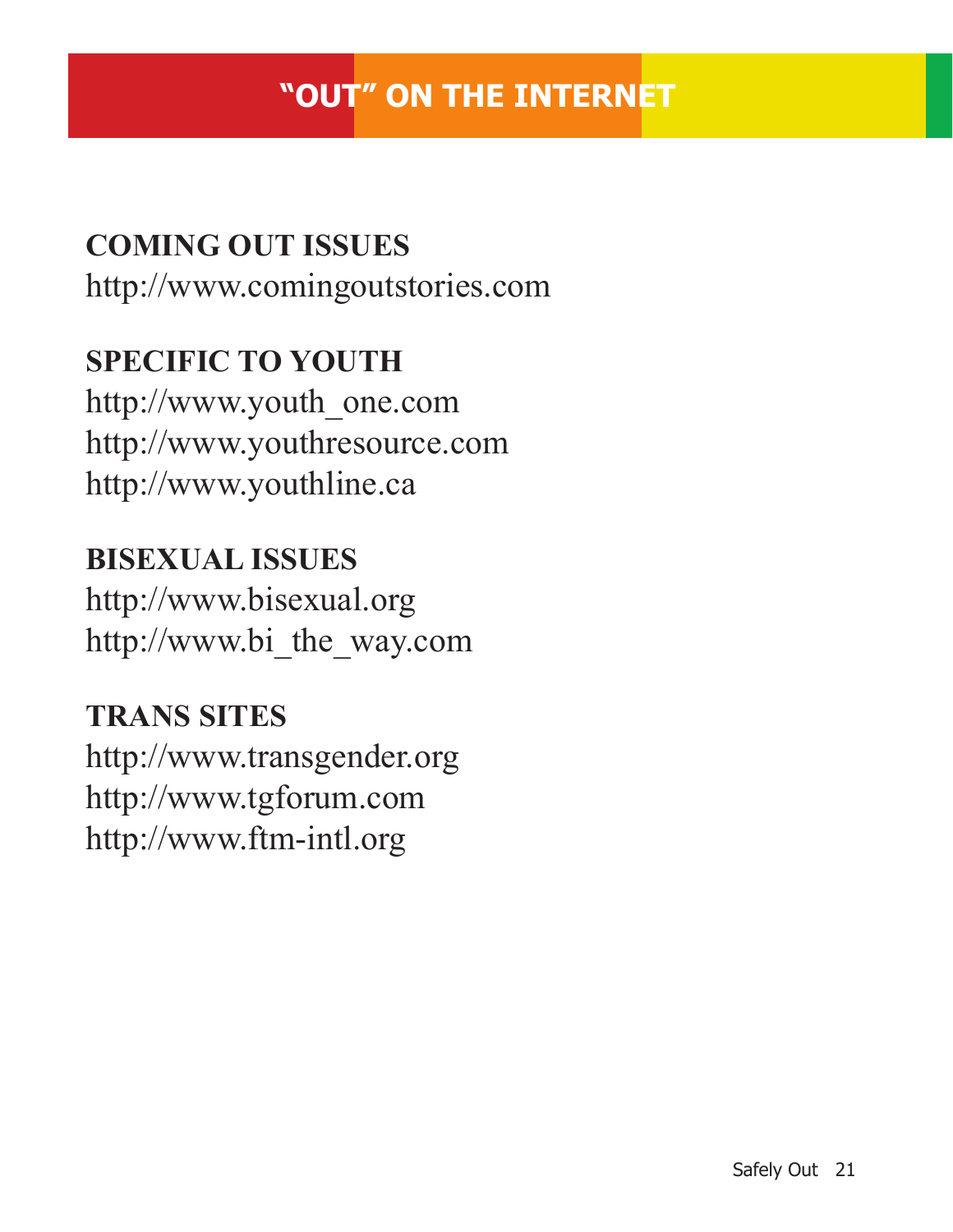# **"OUT" ON THE INTERNET**

## **BLACK LESBIANS**

http://www.zunainstitute.org

**GAY MEN OF AFRICAN DESCENT** http://www.gmad.org

### **MORE**

http://www.lesbian.com http://www.gaygate.com http://www.queernet.com http://www.outproud.org http://www.planetout.com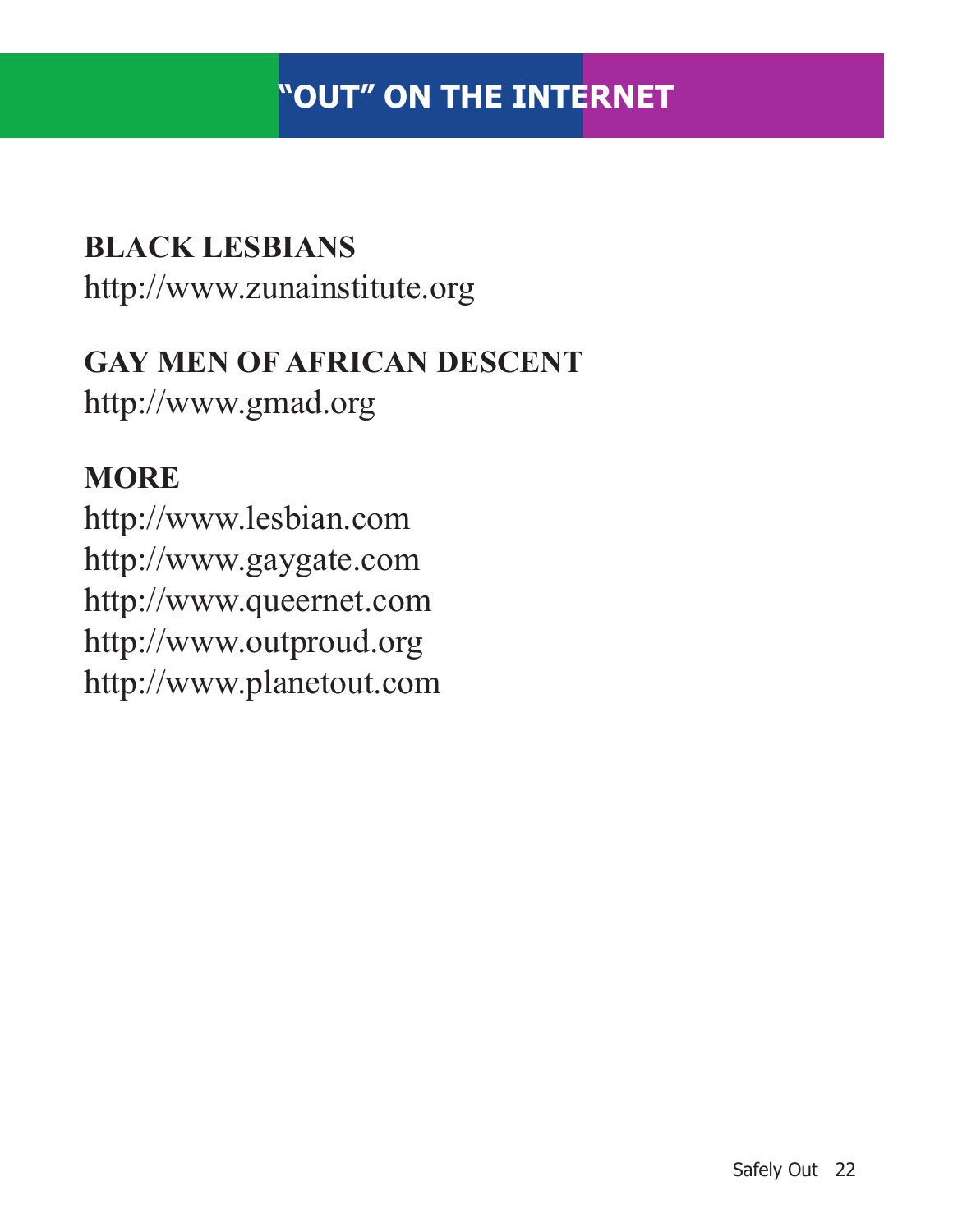

# **RAINBOW FLAG**

The rainbow flag began as a symbol for the LGBT community in 1978 when it appeared at the San Francisco Freedom Parade with eight colours. In 1979 it was finalized with six colours, each representing a part of the community.

**Green** for nature **Red** for life **Yellow** for the sun **Orange** for healing **Royal Blue** for harmony **Violet** for spirit

It is now widely known for the symbol of pride and diversity it is today.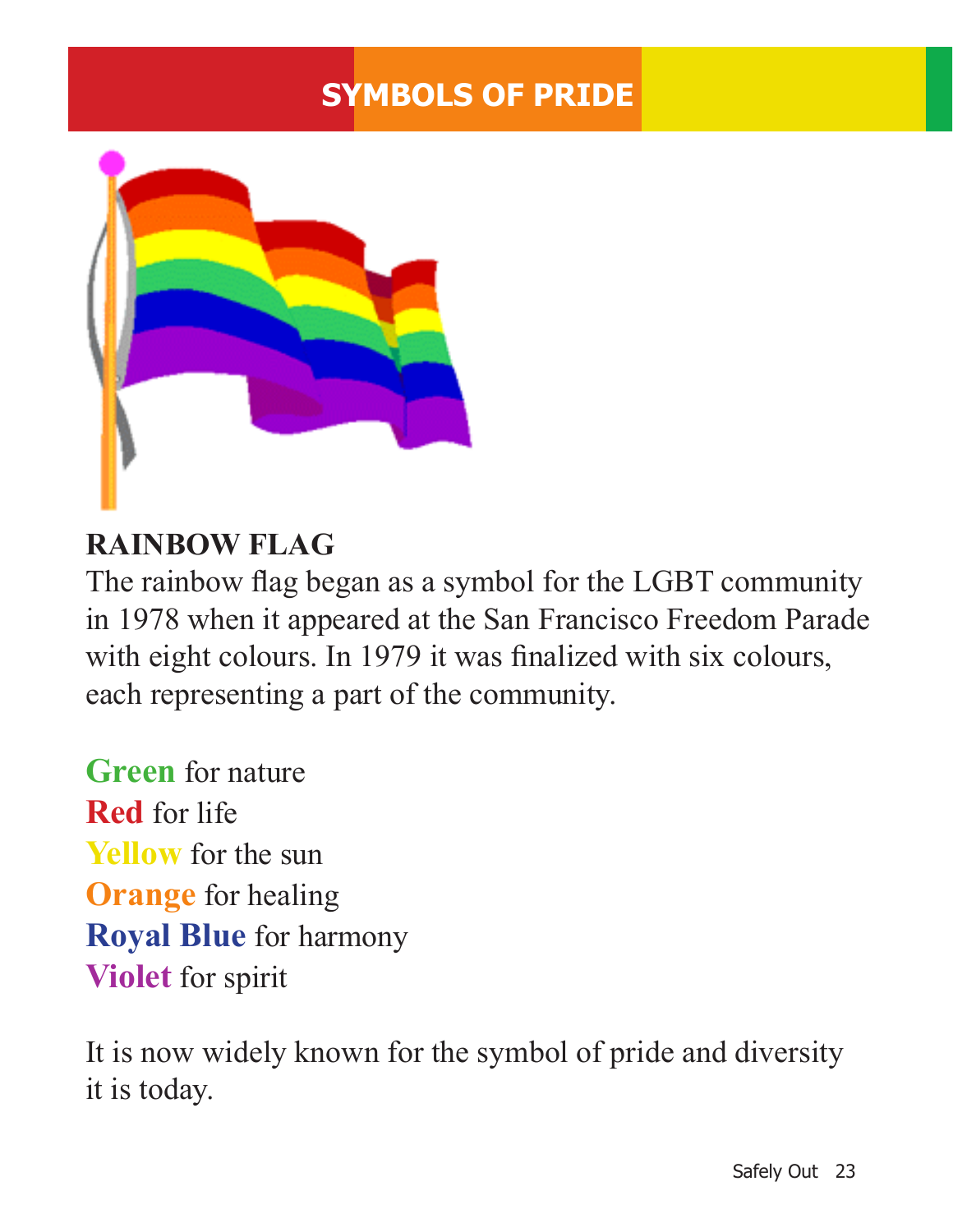

### **THE PINK TRIANGLE**

This symbol dates back to Hitler's rise to power in the 1930s. Homosexuality was outlawed and gays and lesbians were sent to the concentration camps. Gay men were forced to wear the pink triangle just as the Jews were forced to wear the yellow star to identify which group they belonged to. In 1970, gay liberation groups reclaimed the pink triangle as a symbol for gay rights, drawing attention to oppression and persecution then and now. Today the pink triangle represents pride, solidarity and a promise never to allow another Holocaust to happen.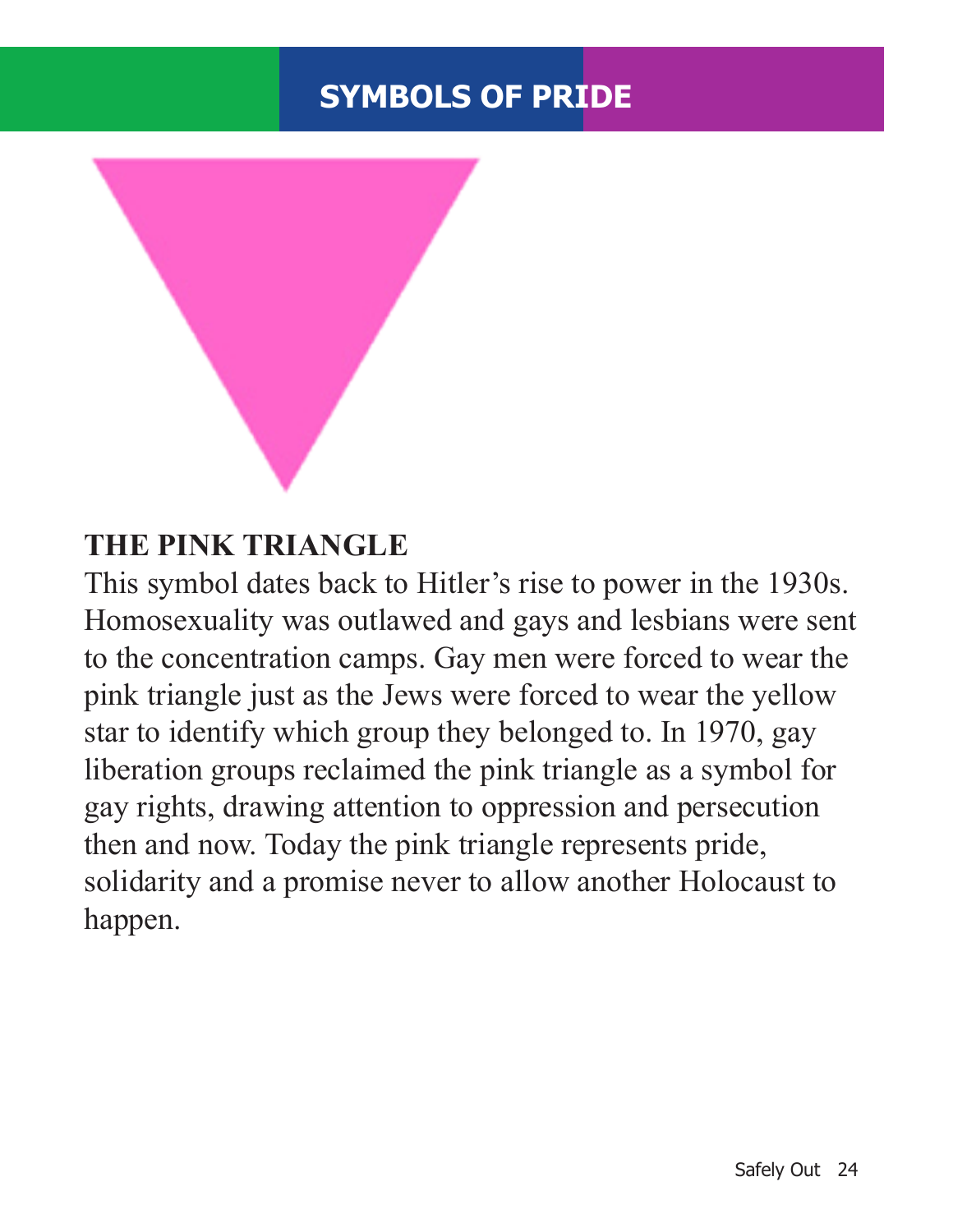

### **THE BLACK TRIANGLE**

The black triangle was also used in Hitler's concentration camps. It was used to designate women prisoners with antisocial behaviours. Black triangle prisoners included lesbians, prostitutes, women who refused to bear children and women with other "anti-social" traits. The black triangle has become a symbol of pride and solidarity for lesbians.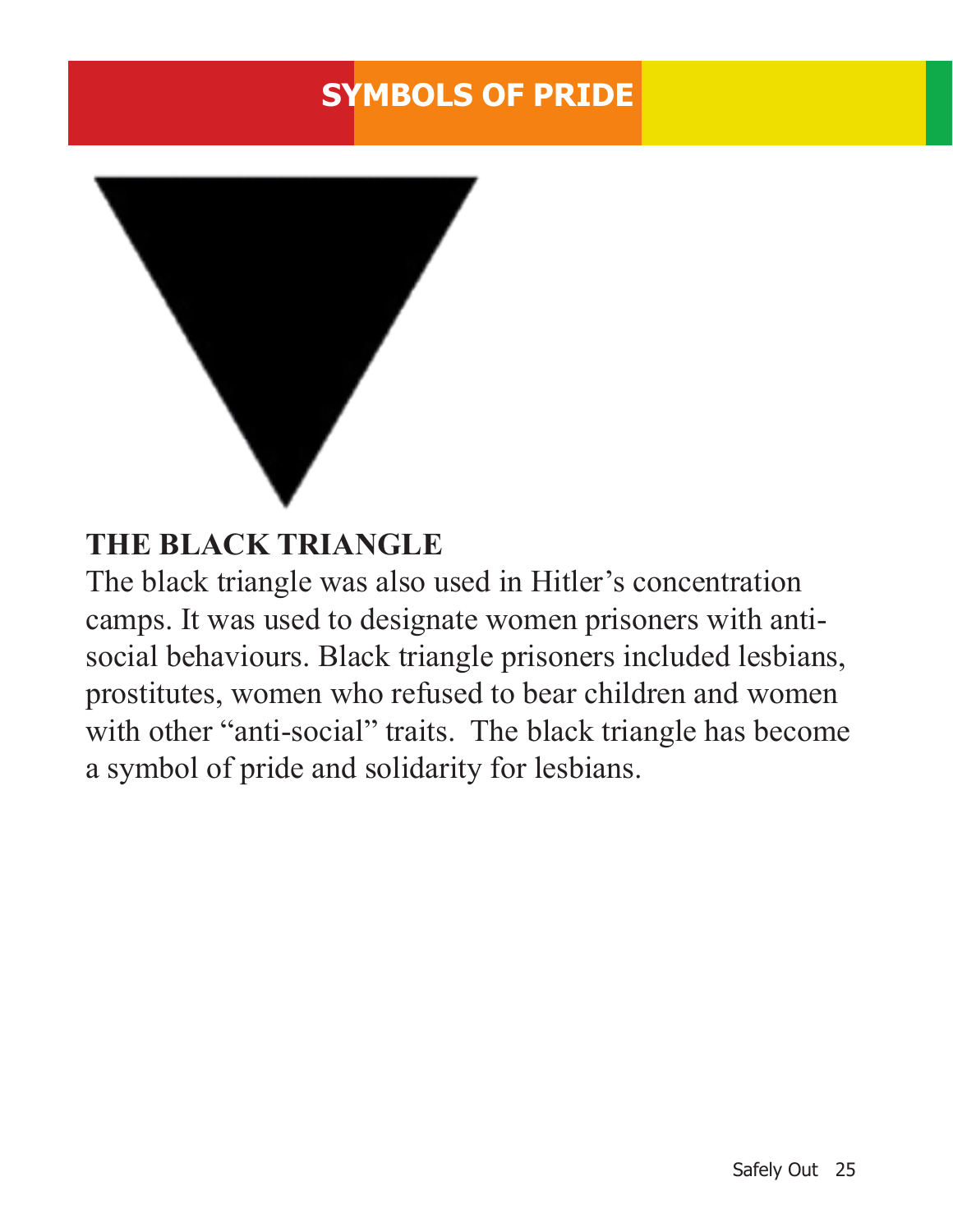

### **BISEXUAL TRIANGLES**

The interlocking pink and blue triangles are sometimes referred to as the "biangles." The pink triangle is taken from the gay symbol and the blue has been added as a foil for pink -- pink for girls and blue for boys. The overlapping purple represents the middle ground bisexuals fall into.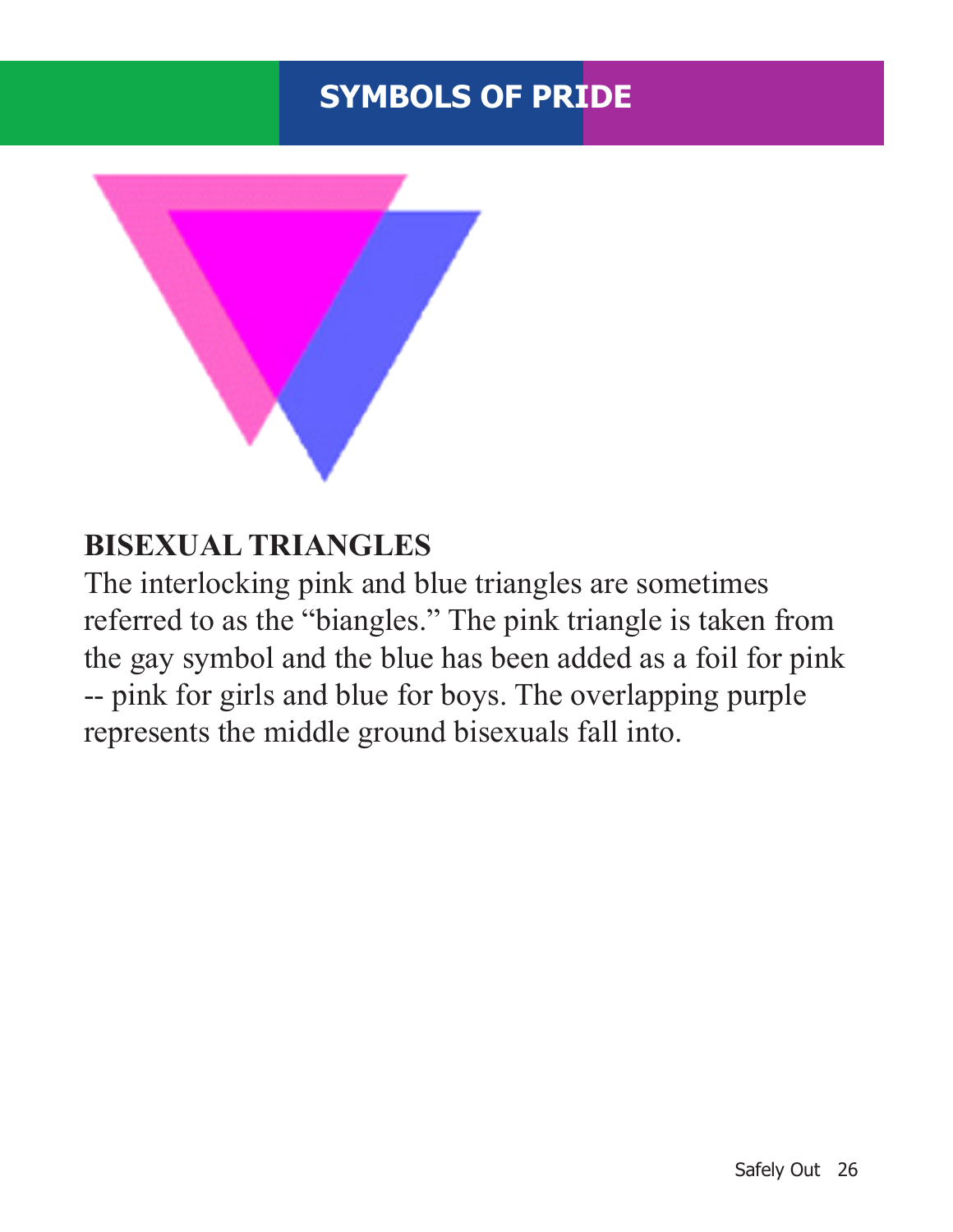

# **TRANSGENDER SYMBOL**

The International Foundation for Gender Education Logo, or Transgender Symbol, is the widely recognized symbol for cross-dressers, transvestites, transsexuals and transgendered people.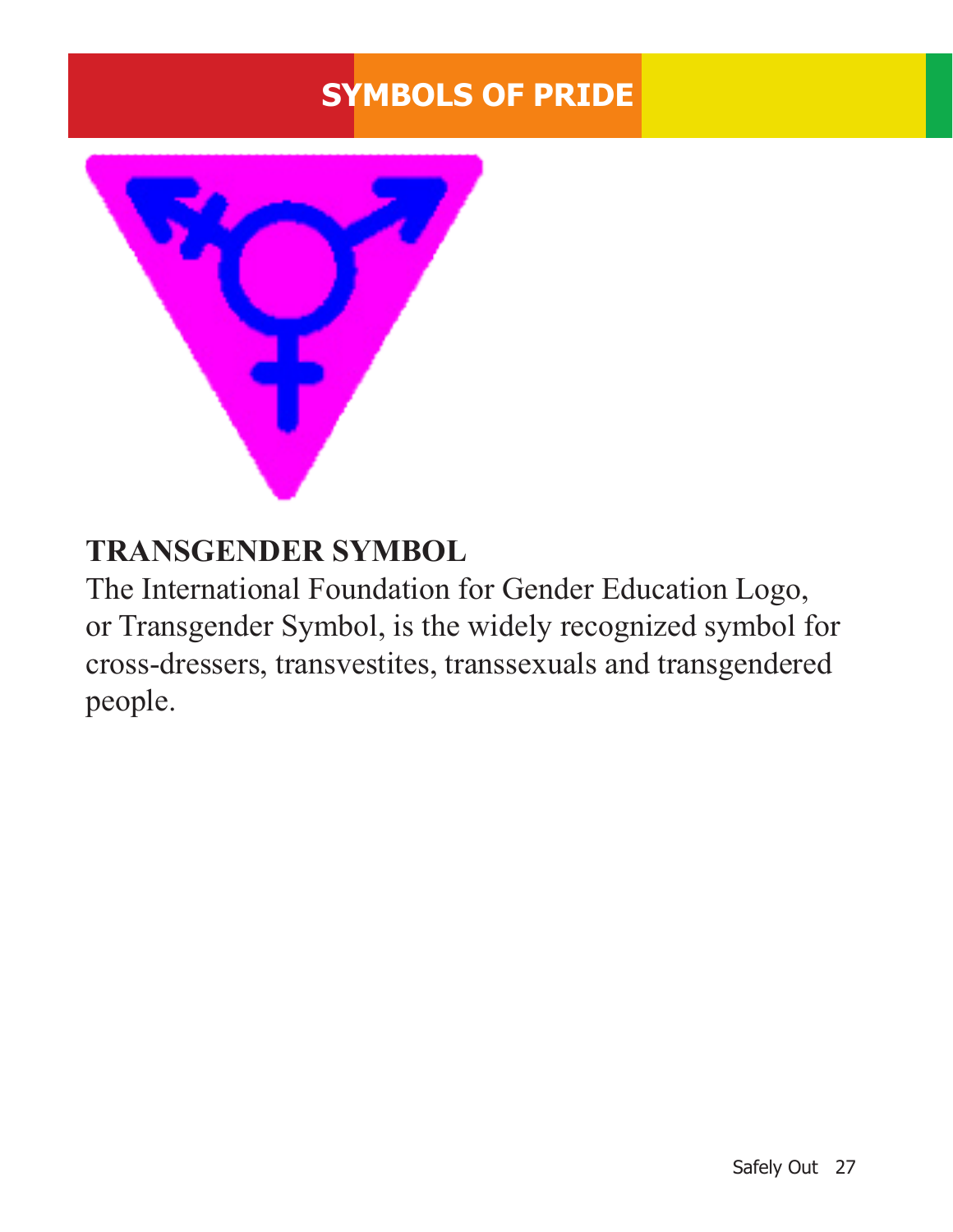# **ACKNOWLEDGEMENTS**

The Children's Aid Foundation gratefully acknowledges the financial support of the Ontario Trillium Foundation, an agency of the Ministry of Tourism, Culture and Recreation. With \$100 million in annual funding from the province's charitable gaming initiative, the Foundation provides grants to eligible charitable and not-for-profit organizations in the arts, culture, sports, recreation, environment and social service sectors.

www.cafdn.org www.trilliumfoundation.org



THE ONTARIO **TRILLIUM FOUNDATION** 



**LA FONDATION** TRILLIUM DE L'ONTARIO

Funding assistance provided by